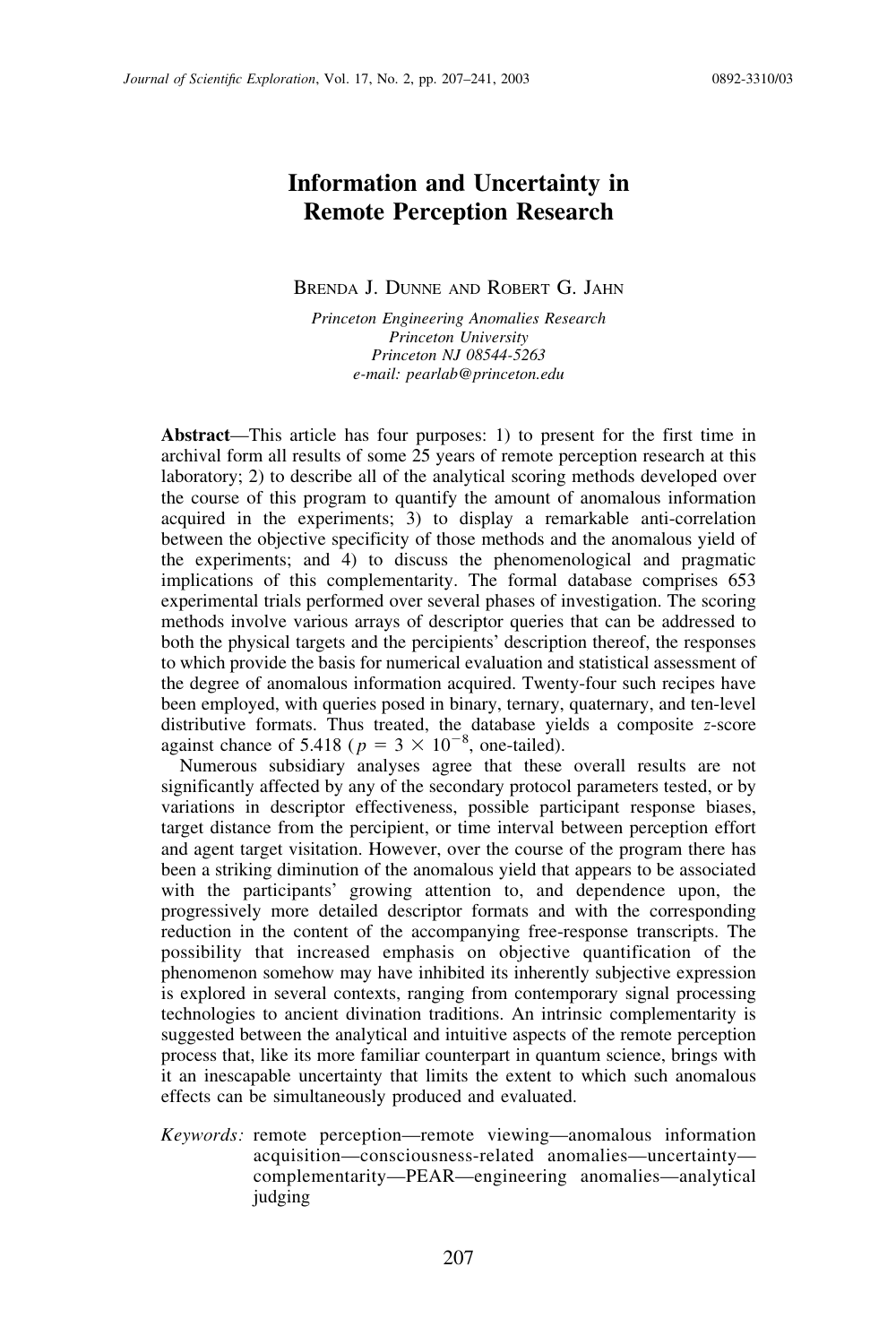Man also possesses a power by which he may see his friends and the circumstances by which they are surrounded, although such persons may be a thousand miles away from him at that time.

Paracelsus

#### I. Introduction and Background

This concise statement of the remote perception hypothesis was proffered by the renowned  $16<sup>th</sup>$ -century physician and philosopher, Paracelsus, in a section of his writings devoted to the role of "active imagination" in man's representation of his universe.<sup>(1)</sup> His observation was certainly not the first recorded allusion to such anomalous human capabilities. This ''power'' has been acknowledged in virtually every culture since the dawn of human civilization, and invoked under a multitude of names including, among many others, divination, prophecy, oracle, scrying, clairvoyance, and second sight.

In the more recent history of Western science, a considerable body of literature describing scholarly investigations of ''extrasensory perception'' already had been amassed when, in the mid-1970s, Puthoff and Targ at Stanford Research Institute introduced a new scientific protocol for empirical investigation of the phenomenon they termed "remote viewing."<sup>(2,3)</sup> Their procedure required one individual, referred to as the ''percipient,'' to attempt to describe the geographical ambience surrounding another person, the ''agent,'' whose location was inaccessible to the percipient by any known sensory means. Their striking data included many perceptions that were virtually photographic in accuracy, and produced an overall statistical yield well beyond chance expectations. Over the subsequent quarter century, numerous replications of the original SRI studies have been reported,  $(4-16)$  including a number of originally classified government-sponsored investigations,  $(17-21)$  most of which display the ambiguous mixtures of successes and failures that seem to characterize most serious anomalies research. Notwithstanding, the majority of these studies demonstrate a sufficient degree of anomalous information acquisition to justify continued scholarly exploration of this mystifying process.

One of the largest extant databases, comprising 653 formal and 126 non-formal experimental trials, was produced between 1976 and 1999 as one of the three major components of the Princeton Engineering Anomalies Research (PEAR) program. The other two segments, concerning anomalies in human/machine interactions and theoretical modeling, have been reported extensively in this journal and elsewhere. The purpose of this paper is to describe the procedures and summarize the full results of our remote perception studies, and to explore their implications for better comprehension of this currently inexplicable communication capability. To achieve this most concisely, we shall refer frequently to a number of earlier publications and technical reports wherein all the datasets and analytical methods are presented in greater detail.<sup>(22-26)</sup>

The first phase of this PEAR work evolved from a body of prior experiments conducted between 1976 and 1979 by one of the authors (B.J.D.) at Mundelein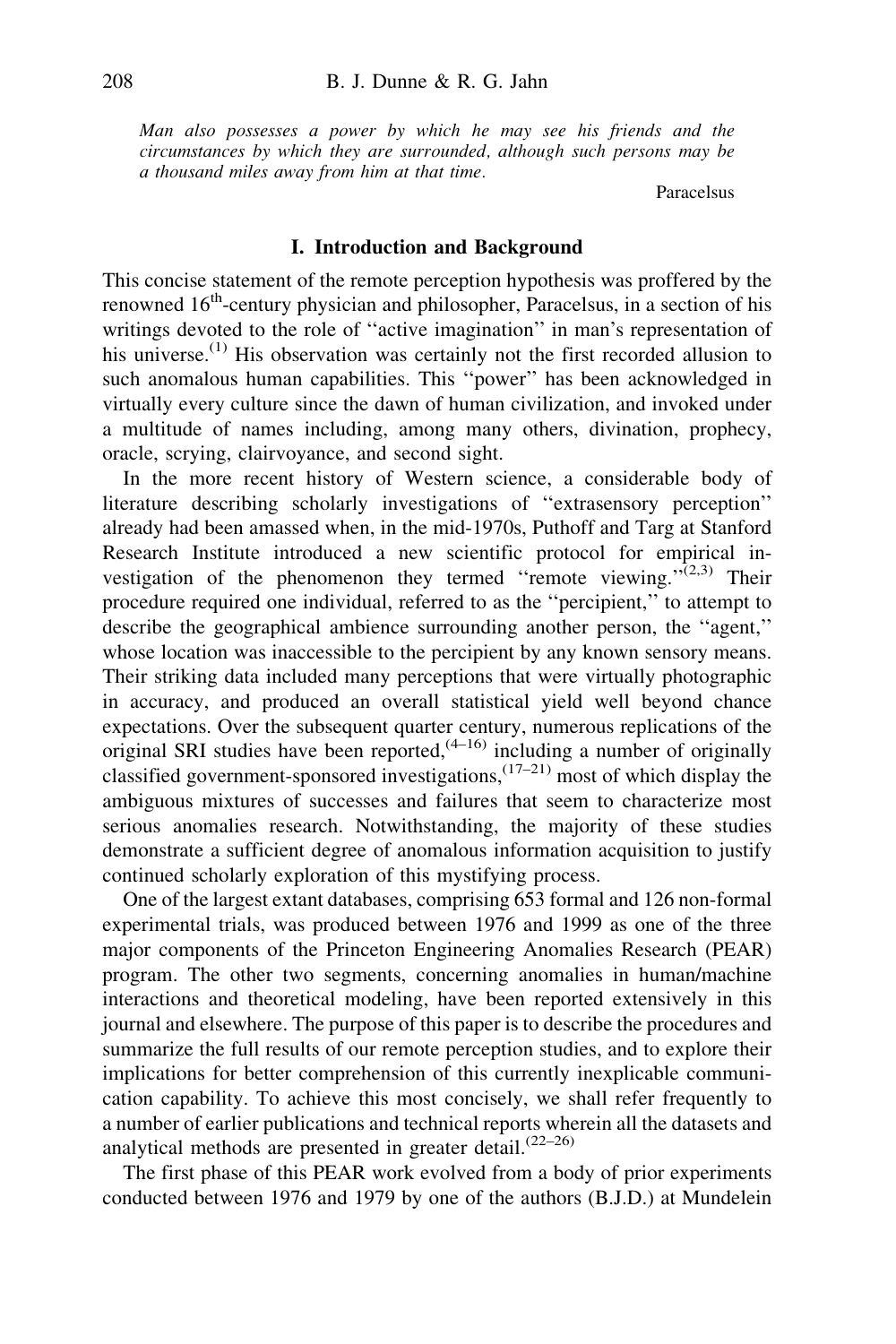College in Chicago and subsequently at the University of Chicago,  $(27,28)$  which utilized human-judge ranking procedures similar to those of the earlier SRI studies.<sup>(29)</sup> Despite the impressive yield of these experiments, concerns regarding evident vagaries and possible subjective biases in the judges' interpretations, or even anomalous inputs on their part, predicated a more quantitative approach to data evaluation.<sup> $(30)$ </sup> A primary focus of the subsequent PEAR studies has been on the development of analytical judging procedures capable of rendering the free-response raw data into forms amenable to more rigorous quantification and analysis. Beyond the acquisition and analysis of large composite databases, a number of secondary experimental variables, such as the effect of multiple percipients, alternative target selection procedures, and the dependence of the phenomenon on spatial and temporal separations, have also been explored. Inspired by a section of Puthoff and Targ's 1976 paper<sup>(3)</sup> wherein they alluded to the ability of some of their percipients to describe target scenes even before the target had been identified, much less visited, the majority of the PEAR trials have been acquired in this precognitive mode. And since many of the percipients maintain that their experiences are not, strictly speaking, of a simple visual nature, the term ''precognitive remote perception,'' or PRP, has been preferred.

## II. Protocol

In its basic form, the PEAR protocol requires a percipient to describe an unknown remote geographical target where an agent is, was, or will be situated at a prescribed time. The target location is selected randomly before each trial from a large pool of potential targets, prepared previously by an individual not otherwise involved in the experiment. The contents of this pool are stored in separate sealed envelopes, randomly numbered, and maintained so that no agent or percipient has access to them. Prior to a given trial, the target is designated by generation of a random number that identifies one of the envelopes, which then is delivered, still sealed, to the agent, who opens it and follows instructions to locate the target. This ''instructed'' mode of target selection is complemented by a ''volitional'' protocol option, typically followed when the agent is traveling on an itinerary unknown to the percipient, in a region for which no prepared pool exists. In these trials, the agent simply selects the target from among the various local sites accessible at the time specified for the trial.

In either version, the percipient is asked to spend 15 to 20 minutes attempting to visualize or experience the target and to record these impressions in a freeresponse, stream-of-consciousness form, either orally into a tape recorder or in writing, optionally including drawings. Unlike some of the procedures followed at SRI and elsewhere, where percipients are trained to use particular strategies, or where perceptions are generated in a laboratory setting with an experimenter present and actively eliciting information, PEAR percipients are free to choose their own subjective strategies and physical locations, and experimenters are not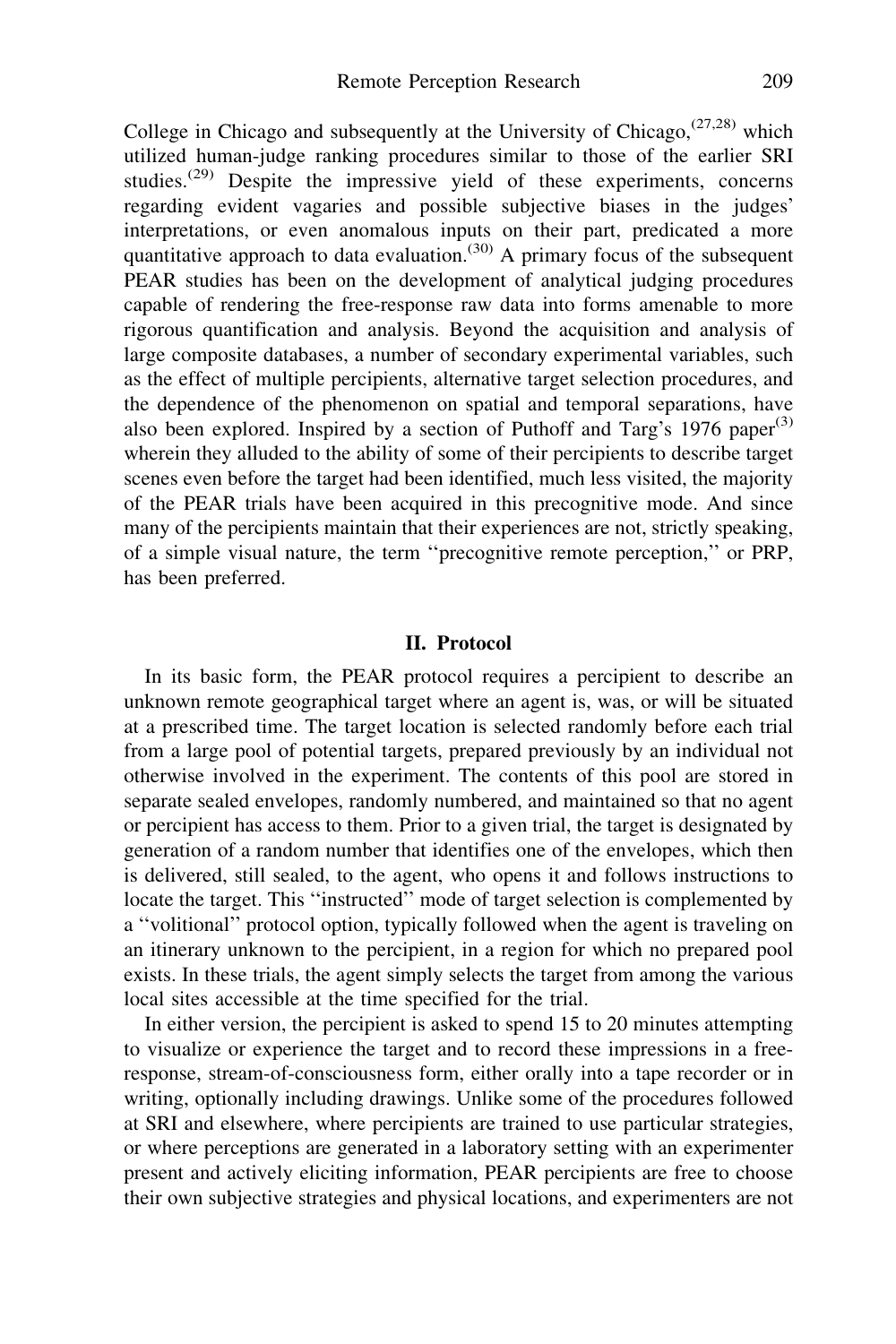present during the perception process. While the majority of data have been acquired in the precognitive mode, wherein the perceptions are generated and recorded before the target is selected, a substantial subset of trials have been executed in a retrocognitive mode, wherein perceptions are generated after the agent has visited the target, and a smaller number have been performed in ''real time.'' In all cases, strict precautions are taken to ensure that perceptions are recorded and filed before percipients have any sensory access to information about the targets, and no ordinary means of communication between percipients and agents is available until after that point.

The agents, who in almost all cases are known to the percipients, are asked to situate themselves at the target sites at the agreed-upon times and to immerse themselves in the scenes for about 15 minutes. At the close of the visitation periods, they record their impressions of the target scenes, supplementing them with hand-drawn sketches if desired, and whenever possible by one or more photographs to corroborate their verbal descriptions. Like the percipients, agents are free to employ their own subjective strategies. They simply are encouraged to attempt in some way to share their target experiences with the percipients.

All of the participants in the PEAR experiments have been uncompensated volunteers, none of whom has claimed exceptional abilities in this regard. No explicit tactical instructions are given, although an attitude of playfulness is encouraged and emphasis is placed on enjoyment of the experience, rather than on achievement per se. Transcript styles of individual percipients vary widely, ranging from a few cryptic details at one extreme, to lengthy impressionistic flows of imagery on the other. No systematic records have been maintained on the relative effectiveness of the various personal strategies deployed by the participants, or on any of their psychological or physiological characteristics. They are encouraged, however, to furnish subjective reports of their experiences, and these anecdotal descriptions have provided valuable glimpses into some of the more qualitative aspects of the underlying process. For example, several percipients have commented that they found it helpful to clear their minds, visualize a blank screen, and wait for an image of the agent to appear. Some agents report that they imagine that the percipients are with them at the target scene and that they carry on mental conversations with them, pointing out various aspects of the sites. On some occasions, agents have observed that they found their attention drawn to components of the scene that they had overlooked initially, only to discover later that these features had been part of the percipient's descriptions, almost as if the percipient's consciousness had guided their attention. Many participants have indicated that they feel more like they are sharing a common experience, rather than ''transmitting'' information from one person to another.

### III. Analytical Judging Methods: Development and Initial Applications

As mentioned earlier, evaluation of the original Chicago experiments that had produced highly significant statistical results had been based on rankings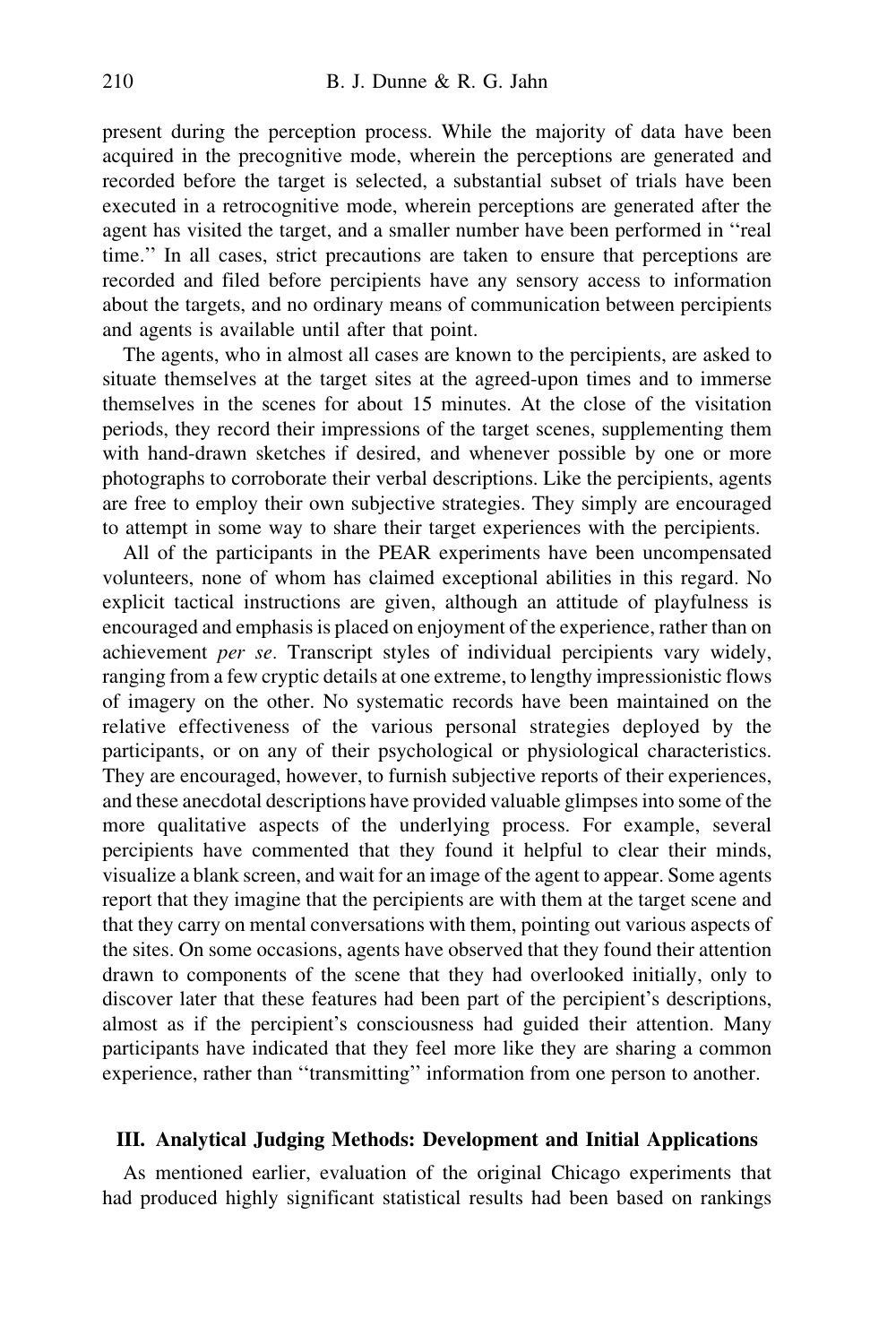assigned by independent human judges to each of the free-response perceptions when compared with photographs of all the targets in its local series.<sup> $(30)$ </sup> To assess the potential statistical impact of inter-judge variability in those studies, 27 transcripts comprising the first three experimental series had been subjected to repeated re-judging by five separate individuals. Although approximately half of these trials demonstrated a strong consistency in the ranks assigned by both the primary and secondary judges and confirmed the acquisition of significant extra-chance information, the others received a wide range of ranks, suggesting that the matches originally assigned to these trials had most likely been arbitrary. Also evident in this review was the inherent inefficiency of an approach whereby the entire informational content of a given perception was reduced to a single datum, ordinal at best, in a small experimental series.

Beyond the accumulation of new empirical data, the first major thrust of the embryonic PEAR program was an attempt to alleviate some of these shortcomings by developing standardized methods of quantifying the information content of the free-response data via a series of computer algorithms. The first step in this direction was the establishment of a code, or alphabet, of 30 simple binary descriptive queries that could be addressed to all targets and perceptions. The questions ranged broadly from factual, e.g. whether the scene was indoors or outdoors, whether water was present, etc., to more impressionistic, e.g. whether the scene was confined or expansive, noisy or quiet, etc. The responses, entered into a computerized database manager as strings of 30 bits, were submitted to an assortment of analytical scoring algorithms that could provide numerical evaluation of the thus-specified information content of any given trial, and once scored, the statistical merit of the perception results could be evaluated by an assortment of computerized analytical ranking procedures.<sup> $(22)$ </sup> Specifically, the algorithms scored each transcript against all the targets in the pool and then ranked them in order of descending score.

While still dependent upon a ranking procedure, this descriptor-based process had the advantages that such ranking could proceed on a more standardized analytical basis and that many more alternative targets could be ranked by the computer than by a human judge. As a first test of this approach, one series of eight trials from the earlier Chicago database was encoded ex post facto into the binary format by five independent encoders. Reassuringly, most of the responses were found to be in close agreement with each other, i.e., the computer-assigned ranks of the better trials were highly consistent with those of the original human judges, and those of the weaker trials were comparably equivocal.

With these scoring methods so qualified, 35 new trials were generated following the same protocol used in the earlier experiments, but now the targets and perceptions were descriptor-encoded ab initio by the agents at the target sites and by the percipients after completing their free-response descriptions. Although the statistical results of these new trials were not as strong as those of the ex post facto–encoded data, they were still highly significant. Perhaps even more importantly, the general agreement among the various scoring algorithms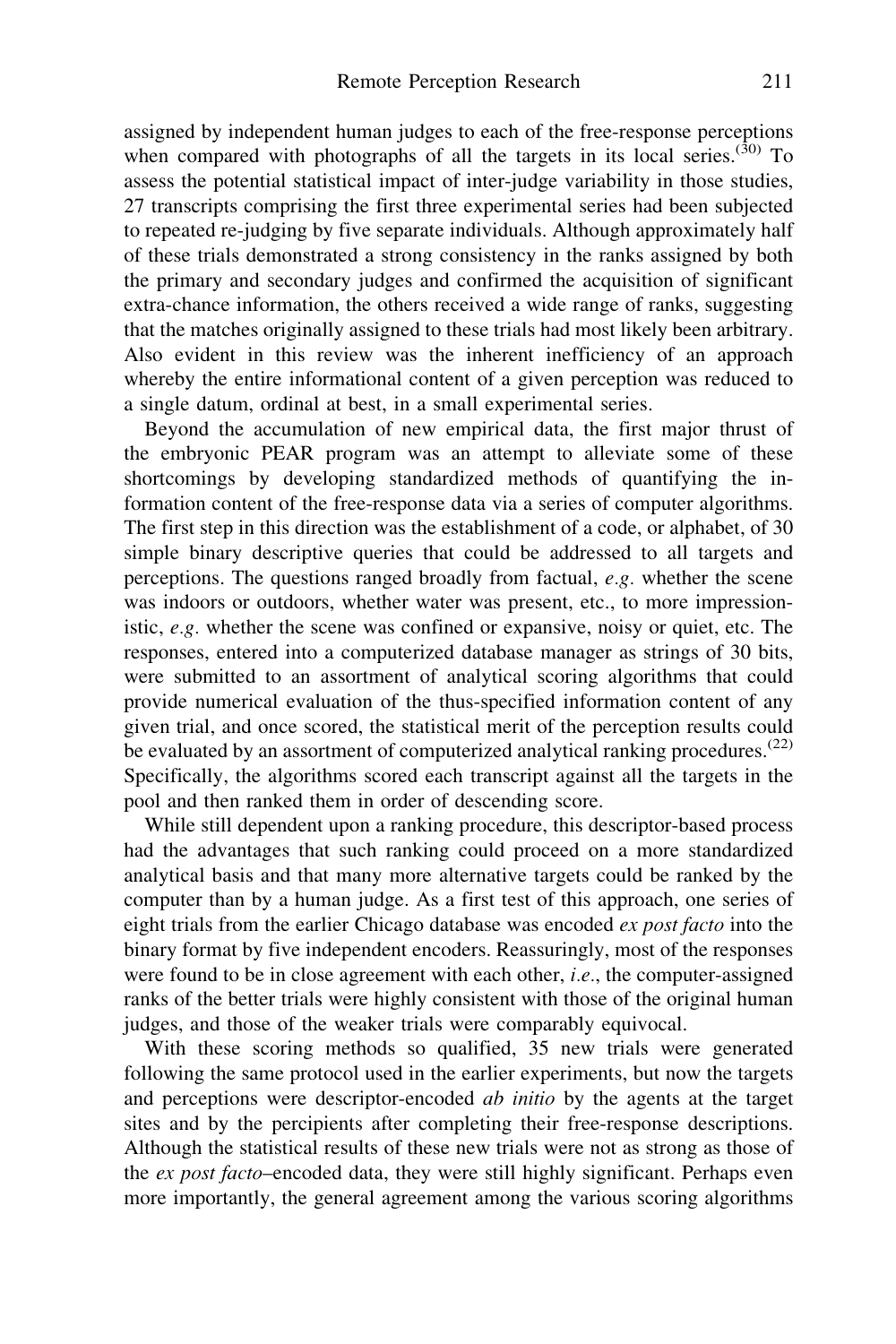confirmed that the analytical methodology was indeed capable of providing reliable quantification of the intrinsically impressionistic remote perception data. To obviate the possibility that the particular list of descriptors employed somehow could process even random inputs to apparently significant scores, a ''calibration'' exercise was undertaken wherein artificial ''target'' and ''perception'' data matrices of the same size as the actual data matrices were constructed from the output of a random event generator. The same computational schemes were applied to various combinations of these, both with each other and with the true data, with results that were all well within chance expectation.<sup> $(25)$ </sup>

With growing confidence in the viability of this analytical methodology, an additional 51 prior trials from Chicago and PEAR were then transcribed into the new descriptor format, increasing the total number of ex post facto–encoded trials to 59, comprising all the original human-judged trials that met formal protocol criteria and had adequate target documentation to permit such retrospective encoding. Here and henceforth, formal trials are defined as those that follow the standard protocol described earlier and also meet all of the following criteria:

- 1. The agent and percipient are specified to one another.
- 2. The date and time of the agent's target visitation are specified to the percipient.
- 3. The agent is present at the target within 15 minutes of the specified time and is consciously committed to his or her experimental role during that period.
- 4. Both agent and percipient produce verbal descriptions and complete the descriptor response forms.
- 5. Both agent and percipient have adequate familiarity with the application and interpretation of the descriptor questions and with the general protocol.
- 6. Photographs, written descriptions, or other substantiating target information are available.

By 1983, the 59-trial ex post facto–encoded database had been supplemented by 168 new ab initio–encoded trials, plus 73 others that for various reasons did not meet formal protocol criteria, bringing the total to 300. Of the non-formal trials, 21 were categorized as ''questionable,'' where failure to meet the formal criteria was due to protocol violations, such as the lack of adequate substantiating target information, evidence that one or both of the participants did not understand the application or interpretation of the descriptor questions, or the vulnerability of the trial to sensory cueing. Another 52 trials were designated in advance as ''exploratory,'' wherein intentional deviations from formal protocol, such as deliberately not informing the percipient of the agent's identity, or not specifying the time of target visitation, were undertaken.<sup> $(24)$ </sup>

#### IV. Statistical Evaluations via Empirical Chance Distributions

Beyond its evident success in dispassionate ranking of the trials in any given experimental series, the descriptor-based scoring method offered a far more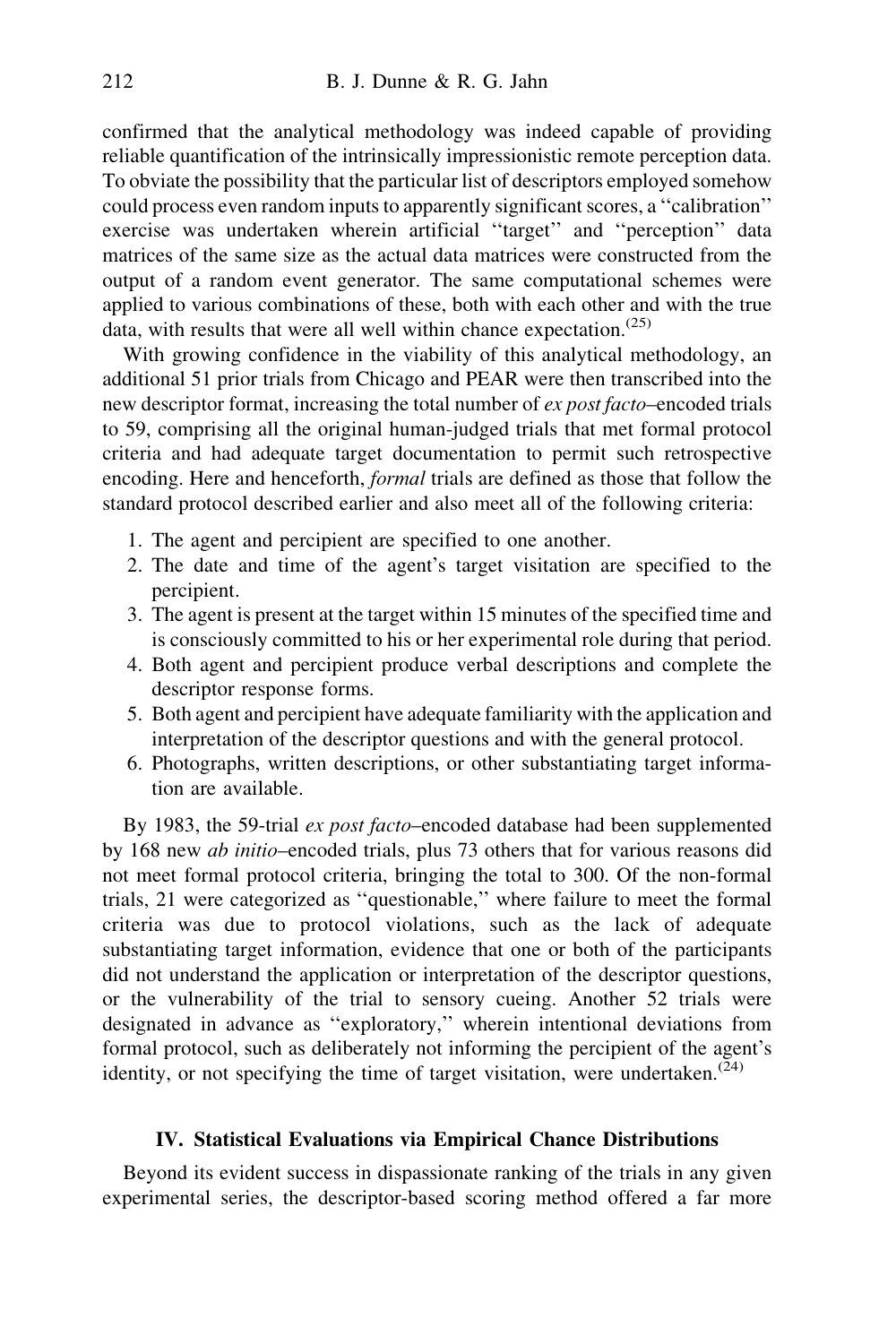desirable and powerful capability, i.e., the direct calculation of the statistical merit of individual trial scores or groups of scores. To achieve this, an empirical ''chance'' distribution was constructed by scoring every perception in the 300 trial database against every possible target except its correct one, thus compounding a large array of deliberately mismatched scores, the distribution of which displayed classical Gaussian features and could serve as a statistical reference. Several variations of this scoring technique were explored, all of which consisted of calculating a score for each trial based on the proportion of matches and mismatches in the percipient and agent responses to the 30 descriptor queries, using a set of generalized a priori probabilities derived from the 300 targets comprising the database as descriptor weighting factors. For example, since more targets tended to be outdoors than indoors, a correct positive response to the query ''Is the scene indoors?'' was assigned a greater weight than a correct negative response, and its incremental contribution to the total score was proportionately larger. The sum of the score increments from all 30 descriptors constituted the ''absolute score'' for a given trial, which was then divided by some normalizing factor, such as the maximum score that would have been achieved had all 30 target and perception descriptor responses agreed, yielding a ''normalized score.'' The statistical merit of this normalized score was then established by comparing it with the chance distribution of similarly normalized mismatched scores.

The descriptor response check sheets also contained a column labeled ''unsure'' in addition to the standard ''yes'' and ''no'' options, which permitted participants to indicate any ambiguities they might experience in relating their subjective impressions in strictly binary terms. These ''unsure'' responses were disregarded in the binary calculations, but they provided the basis for investigating the potential benefits of ternary-based algorithms.<sup> $(23)$ </sup> Seven such ternary scoring methods were explored, all of which showed good internal consistency, but none of which indicated any substantial advantage over the binary calculations. Given their added computational complexity, subsequent study was limited to only five binary-based methods:

- Method A: The number of descriptors answered correctly, divided by the total number of descriptors (i.e., a count of the numerical fraction of correct responses, ignoring the a priori descriptor probabilities).
- Method B: The sum of all descriptors answered correctly, each weighted by the reciprocal of its a priori probability, divided by the sum of all descriptors so weighted. (This method weighted the value of correct responses in inverse proportion to their a priori probabilities, and normalized the score by the highest possible score obtainable by this method for a given target.)
- Method C: The same numerator as Method B, divided by the total number of descriptors, normalized by the ''chance'' score derived from the a priori probabilities.
- Method D: The sum of all descriptors correctly answered ''yes,'' each weighted by the reciprocal of its a priori probability, plus the unweighted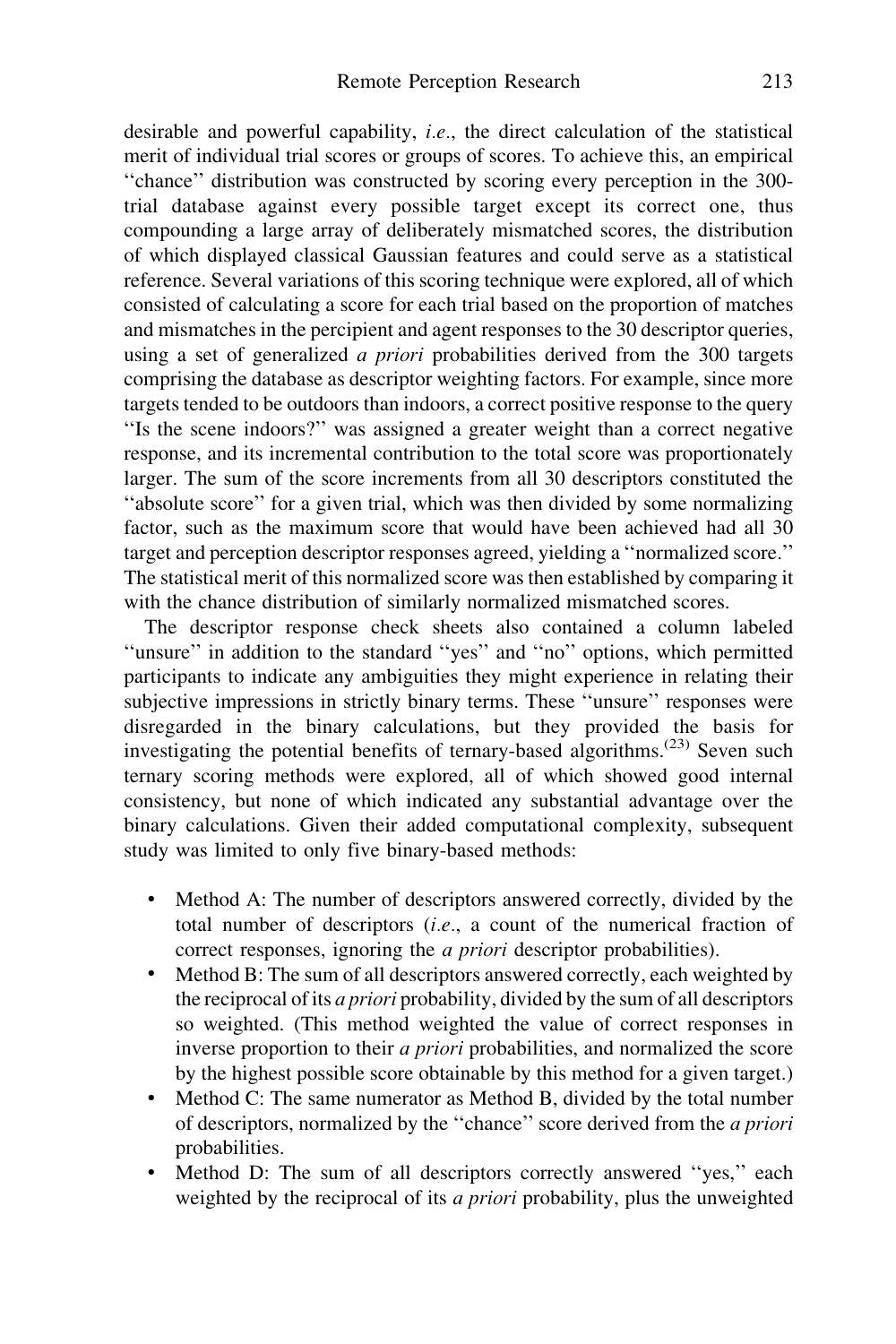sum of all descriptors answered "no," the total divided by the sum of all descriptors labeled ''yes'' in the target, each weighted by the reciprocal of its a priori probability, plus the unweighted sum of all descriptors labeled "no" in the target, with the resultant score weighted by the highest possible score for that target. (This process effectively removed from the calculation those descriptors on which the percipient responded negatively, whether correctly or incorrectly, and thereby served to countervene use of a negative response to imply ignorance of the descriptor, rather than its explicit absence.)

 Method E: The same numerator as Method D, divided by the total number of descriptors, i.e., by the ''chance'' score.

Table 1 summarizes the results of these 300 trials, grouped by experimental criteria, as assessed by each of these five recipes.

The most instructive feature of these results is the consistency of anomalous yield across these five diverse scoring schemes. Regardless of the algorithm employed, for all but the exploratory trials the composite results indicate highly significant increments of anomalous information in the matched scores that are not present in the mismatched score distributions constructed from the same raw data. Even the null results of the 52 exploratory trials are informative in their indication that the features violated in these excursions from the standard protocol, i.e., the percipients' knowledge of the agent or of the time of target visitation, may be requisites to generation of the anomalous effect. Given the evident insensitivity of the results to the particular scoring strategy deployed, it was agreed that only one method would henceforth be used as the standard for evaluating future binary-encoded trials. Method B was selected for this purpose, since it treated positive and negative descriptor responses in a symmetrical and intrinsically normalized fashion.

These results made it clear that the new analytical methodology was capable of relatively objective, quantitative assessment of the inherently subjective remote perception phenomenon. Unlike the less efficient, labor-intensive human judging methods, it not only could calculate individual trial scores, but could provide robust indications of the statistical quality of large databases. On the other hand, the analytical judging process introduced certain imperfections of its own. For example, the forced ''yes'' or ''no'' responses were limited in their ability to capture the overall ambience or context of a scene, or nuances of subjective or symbolic information that might be detected by human judges. Furthermore, while restricting the extracted information to the 30 specified binary descriptors minimized the reporting task for the participants, it precluded utilization of other potentially relevant features in the transcripts, such as specific colors, textures, architectures, or any other details not covered by the questions. These shortcomings were partially offset by the continued requirement that percipients first generate free-response descriptions from which the descriptor responses were then derived, a procedure intended to retain the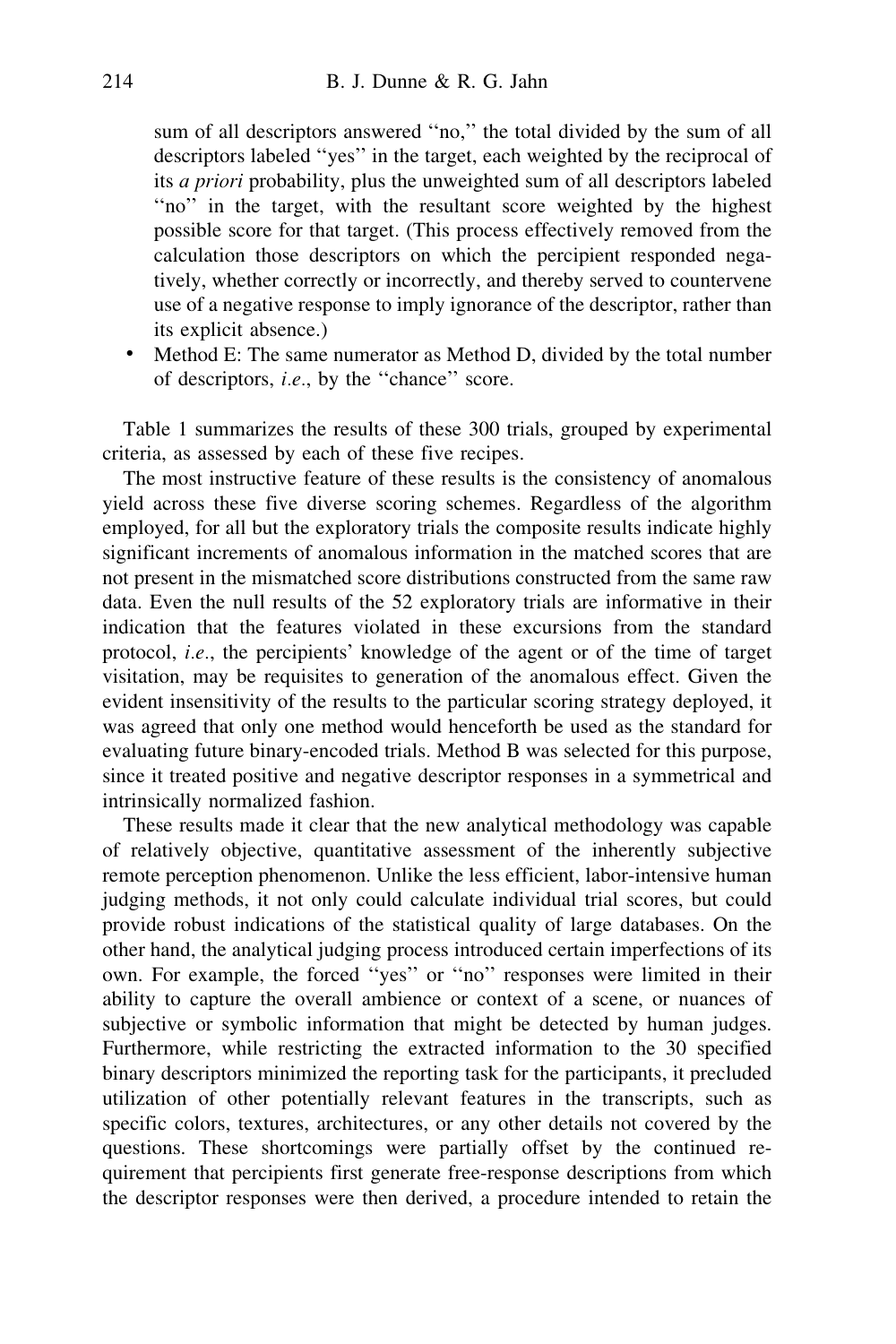| Scoring<br>method                           | Chance<br>mean | Chance<br>S.D. | Mean<br>score | Composite<br>z-score | Probability<br>(one-tailed) | # Trials<br>$p < .05*$ | % Trials<br>$p < .05*$ |
|---------------------------------------------|----------------|----------------|---------------|----------------------|-----------------------------|------------------------|------------------------|
| Formal data $(N = 227)$                     |                |                |               |                      |                             |                        |                        |
| А                                           | 0.5610         | .1053          | 0.6113        | 7.197                | $3 \times 10^{-13}$         | 28(4)                  | $12\% (2\%)$           |
| B                                           | 0.5042         | .1207          | 0.5590        | 6.833                | $4 \times 10^{-12}$         | 40(6)                  | 18% (3%)               |
| $\mathsf{C}$                                | 1.0005         | .2380          | 1.1101        | 6.941                | $2\times10^{-12}$           | 35(5)                  | $14\% (2\%)$           |
| D                                           | 0.6512         | .0935          | 0.6926        | 6.672                | $1 \times 10^{-11}$         | 33(6)                  | $15\%$ (3%)            |
| E                                           | 1.0034         | .1330          | 1.0676        | 7.277                | $2 \times 10^{-13}$         | 35(4)                  | $14\% (2\%)$           |
| Formal plus questionable data ( $N = 248$ ) |                |                |               |                      |                             |                        |                        |
| A                                           | 0.5610         | .1053          | 0.6071        | 6.894                | $3 \times 10^{-12}$         | 30(4)                  | $12\% (2\%)$           |
| B                                           | 0.5042         | .1207          | 0.5536        | 6.442                | $6 \times 10^{-11}$         | 42(7)                  | 17% (3%)               |
| $\mathsf{C}$                                | 1.0005         | .2380          | 1.0998        | 6.574                | $2 \times 10^{-11}$         | 37(6)                  | $15\% (2\%)$           |
| D                                           | 0.6512         | .0935          | 0.6887        | 6.321                | $1 \times 10^{-10}$         | 34(6)                  | $14\% (2\%)$           |
| E                                           | 1.0034         | .1330          | 1.0619        | 6.924                | $2 \times 10^{-12}$         | 37(4)                  | 15% (2%)               |
| Exploratory data $(N = 52)$                 |                |                |               |                      |                             |                        |                        |
| A                                           | 0.5610         | .1053          | 0.5538        | $-0.493$             | (.31)                       | 0(3)                   | $0\%~(6\%)$            |
| B                                           | 0.5042         | .1207          | 0.5023        | $-0.115$             | (.45)                       | 2(3)                   | $4\%~(6\%)$            |
| $\mathsf{C}$                                | 1.0005         | .2380          | 1.0277        | 0.824                | .20                         | 3(2)                   | $6\%~(4\%)$            |
| D                                           | 0.6512         | .0935          | 0.6419        | $-0.719$             | (.24)                       | 1(2)                   | $2\%$ (4%)             |
| E                                           | 1.0034         | .1330          | 1.0246        | 1.148                | .13                         | 5(1)                   | $10\% (2\%)$           |
| All data $(N = 300)$                        |                |                |               |                      |                             |                        |                        |
| A                                           | 0.5610         | .1053          | 0.5979        | 6.070                | $6 \times 10^{-10}$         | 30(7)                  | $10\% (2\%)$           |
| B                                           | 0.5042         | .1207          | 0.5447        | 5.809                | $3 \times 10^{-9}$          | 44 (10)                | 15% (3%)               |
| $\mathbf C$                                 | 1.0005         | .2380          | 1.0873        | 6.320                | $1 \times 10^{-10}$         | 40(8)                  | $13\%$ (3%)            |
| D                                           | 0.6512         | .0935          | 0.6806        | 5.447                | $3 \times 10^{-8}$          | 35(8)                  | $12\%$ (3%)            |
| E                                           | 1.0034         | .1330          | 1.0554        | 6.773                | $6 \times 10^{-12}$         | 42 (5)                 | $14\% (2\%)$           |
|                                             |                |                |               |                      |                             |                        |                        |

TABLE 1 Summary of Binary PRP Data as of 1983

Note: The original version of this table, published in Technical Report 83003, contained an error that inadvertently inflated the results from Method A, suggesting that this method produced larger effects than the others. With this corrected, the results are reasonably consistent across all five methods. \* Numbers in parentheses indicate number of trials with negative z-scores,  $p < .05$ .

spontaneity of the PRP experience as well as to preserve the raw data in a suitable format for further study. Nonetheless, it became evident that after several experiences with the descriptor utilization, many participants tended to limit their attention and descriptions to those features that they now knew were specific to the questions.

These limitations notwithstanding, the evident advantages of the analytical judging techniques encouraged further exploration, beginning with a comprehensive evaluation of the effectiveness of the individual descriptors in constructing the trial scores. From this it was determined that the entire group of descriptors, originally selected by some combination of anecdotal experience and intuition, actually comprised a reasonably uniform set in terms of their effectiveness in quantifying informational bits across a broad range of target types. None was found to be extremely effective; none was seriously deficient. Sub-division of the descriptors into classifications of natural vs. man-made,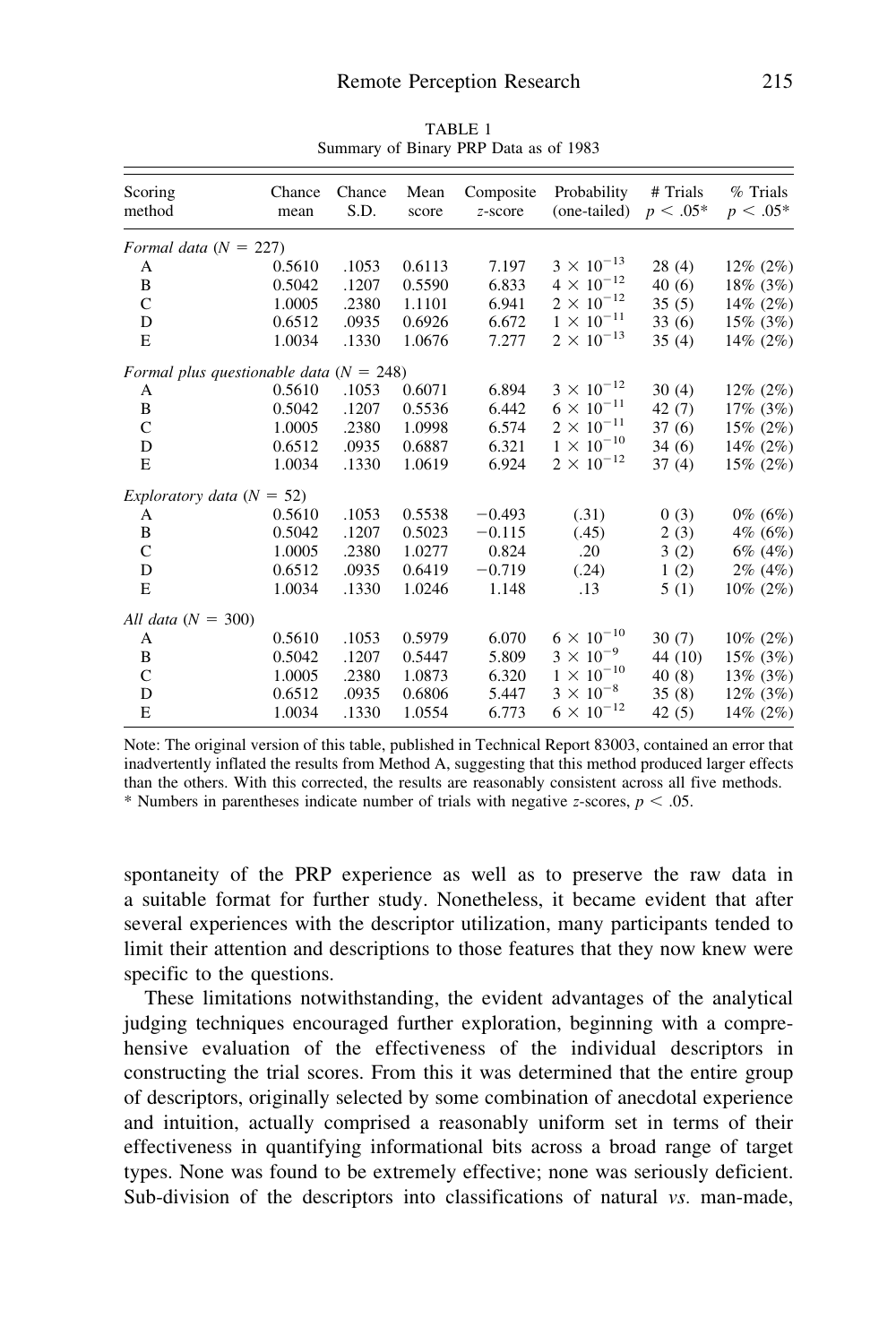objective vs. subjective, permanent vs. transient, and indoor vs. outdoor, also indicated no significant differences in effectiveness. The interdependence among the various descriptors,  $e.g.$  that outdoor scenes were less likely to be confined, or that indoor scenes were less likely to involve airplanes or road vehicles, was also explored by a variety of statistical methods, all of which confirmed that while such correlations might blunt the incisiveness of the full descriptor net somewhat, they could not compromise the validity of the results.<sup>(24,25,31)</sup>

Thus, by the close of this phase of the program, a number of useful general conclusions had emerged:

- 1. Although the various methods produced differing scores for some of the individual trials, the overall statistical yield was uniformly highly significant and relatively insensitive to the particular scoring and normalizing recipes employed.
- 2. There was general agreement between the results of the various analytical methods and those of the impressionistic assessments by human judges, particularly for the perceptions of higher statistical merit.
- 3. The use of ternary descriptor responses, wherein participants were offered the option of ''passing'' on a given descriptor, did not yield sufficiently more consistent or accurate results compared to the binary methods to justify the added computational complexity.
- 4. Defining a ''universal'' target pool in terms of a sufficiently large number of actual targets made it possible to calculate a set of generalized a priori descriptor probabilities that could be used for scoring any individual perception efforts in the database, regardless of its particular local series pool.
- 5. Calculation of the statistical merit of individual perception efforts by reference to an empirical chance distribution, derived from a large number of deliberately mismatched targets and perceptions, proved to be a far more powerful strategy than the computerized analytical ranking within individual small series.
- 6. The 30 descriptors, originally chosen through a combination of empiricism and intuition, although clearly non-independent, nonetheless displayed a reasonably flat profile of effectiveness in building the scores of the significant transcripts.

# V. Secondary Parameters

With the effectiveness of the analytical methodology thus established and the computerized ranking procedures superseded by the more powerful statistical procedure that compared the scores of individual trials or groups of trials with a ''universal'' mismatch distribution, a second phase of ab initio–encoded data generation was initiated that extended over several years. Since the protocols,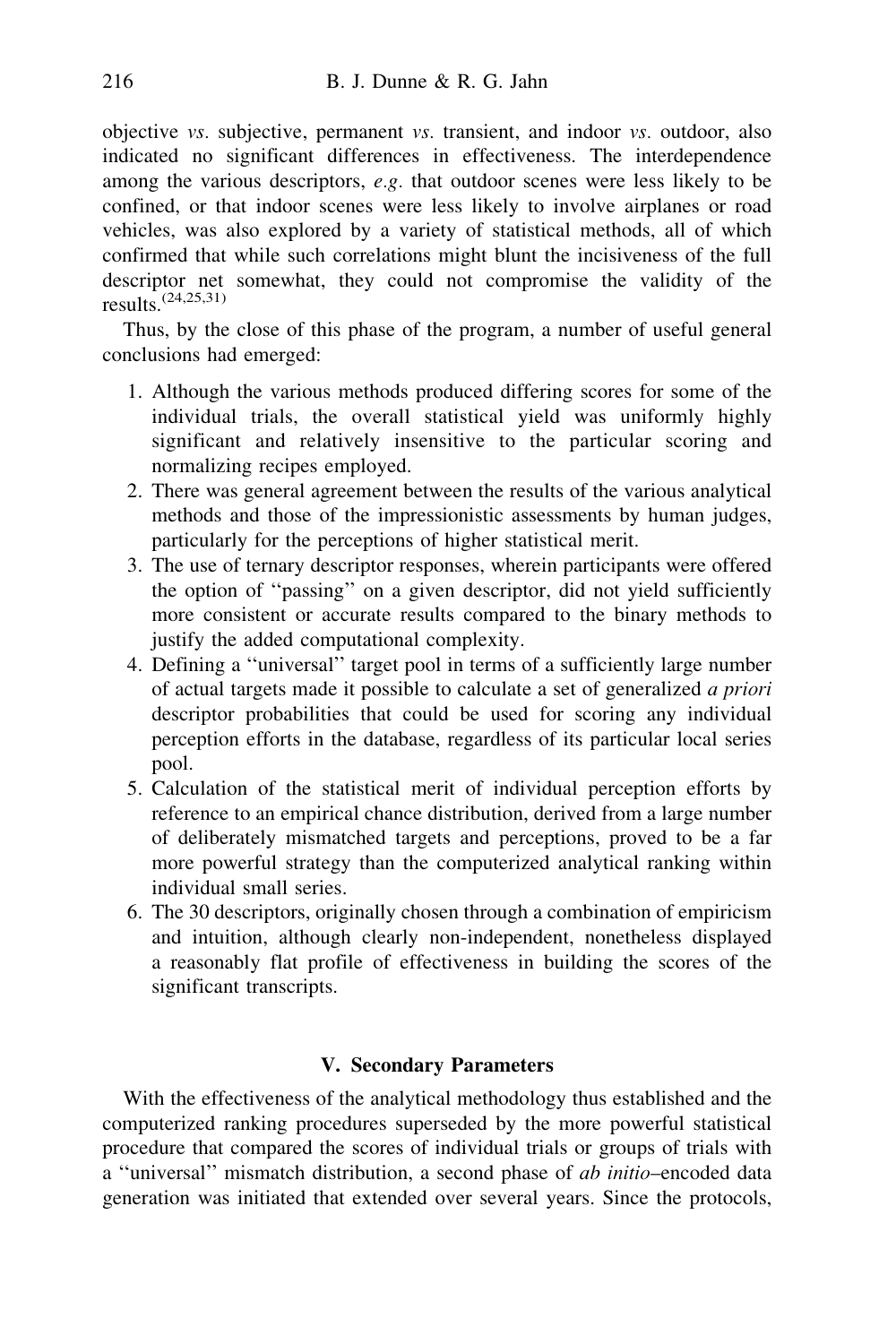descriptor questions, and scoring algorithms remained identical to those deployed in the previous phase, these new trials could legitimately be combined with the earlier data to provide a larger database for structural segmentations. By 1988 the total PEAR PRP binary-descriptor database consisted of 411 trials, produced by a total of 48 participants. Of these, 336 trials qualified as formal, 54 as exploratory, and 21 as questionable. Of the 336 formal trials, 125 followed the instructed protocol, wherein the target was selected at random from a preexisting pool, and 211 utilized the volitional protocol, wherein the agent was in an area for which no prepared pool existed.

Sorting the data by another criterion, 291 trials, 216 of which qualified as formal, were generated under the standard protocol wherein a single percipient attempted to describe the location of a single agent. In the remaining 120 trials, all of which met the formal criteria, two or more percipients addressed the same target. The number of percipients addressing a given target ranged from two to seven, and each perception was scored as a separate trial against its appropriate target. In all but two of the multiple-percipient trials, the percipients were aware that others were involved in the experiment, although they did not always know their identities. The participating percipients always were separated spatially from each other and, in most cases, attempted their perception efforts at different times. One series of formal trials and a few of the exploratory trials involved more than one agent, but in each of these cases only one, pre-specified, set of target encodings was included in the scoring process; the second set was used only for informal comparison.

Table 2 presents the summary statistics obtained using binary Method B for this combined PRP database and its various subsets. The empirical chance distribution used as a reference was derived from all the formal trials in this same database, and comprised more than 100,000 mismatched scores. In addition to the subsets addressing planned variations of the protocol, e.g. ab initio vs. ex post facto encoding, single vs. multiple percipients, and instructed vs. volitional assignment of targets, summaries for ad hoc subdivisions of the database by seasonal and regional target groupings are also included. For each independently calculated subset, the table displays the number of trials; the mean score; the effect size (defined as the mean z-score of all the trials in the given subset) with associated 99% confidence intervals; the standard deviation of the trial z-score distribution (expectation  $= 1$ ); and the composite z-score (calculated by multiplying the effect size by the square root of the number of trials in the subset) with its associated one-tailed probability against chance. The last three columns list the number of trials in each subset with  $z \ge 1.645$  $(p < .05)$  (numbers in parentheses indicate  $z < -1.645$ ); the corresponding percentage of those significant trials; and the percentage of scores where  $p < .50$ (greater than the chance mean score). Each group is scored using the local a priori descriptor probabilities associated with that subset, and except for the groups labeled ''All Trials'' and ''Non-Formal Trials,'' the various subsets consist of formal trials only. All are calculated with reference to the universal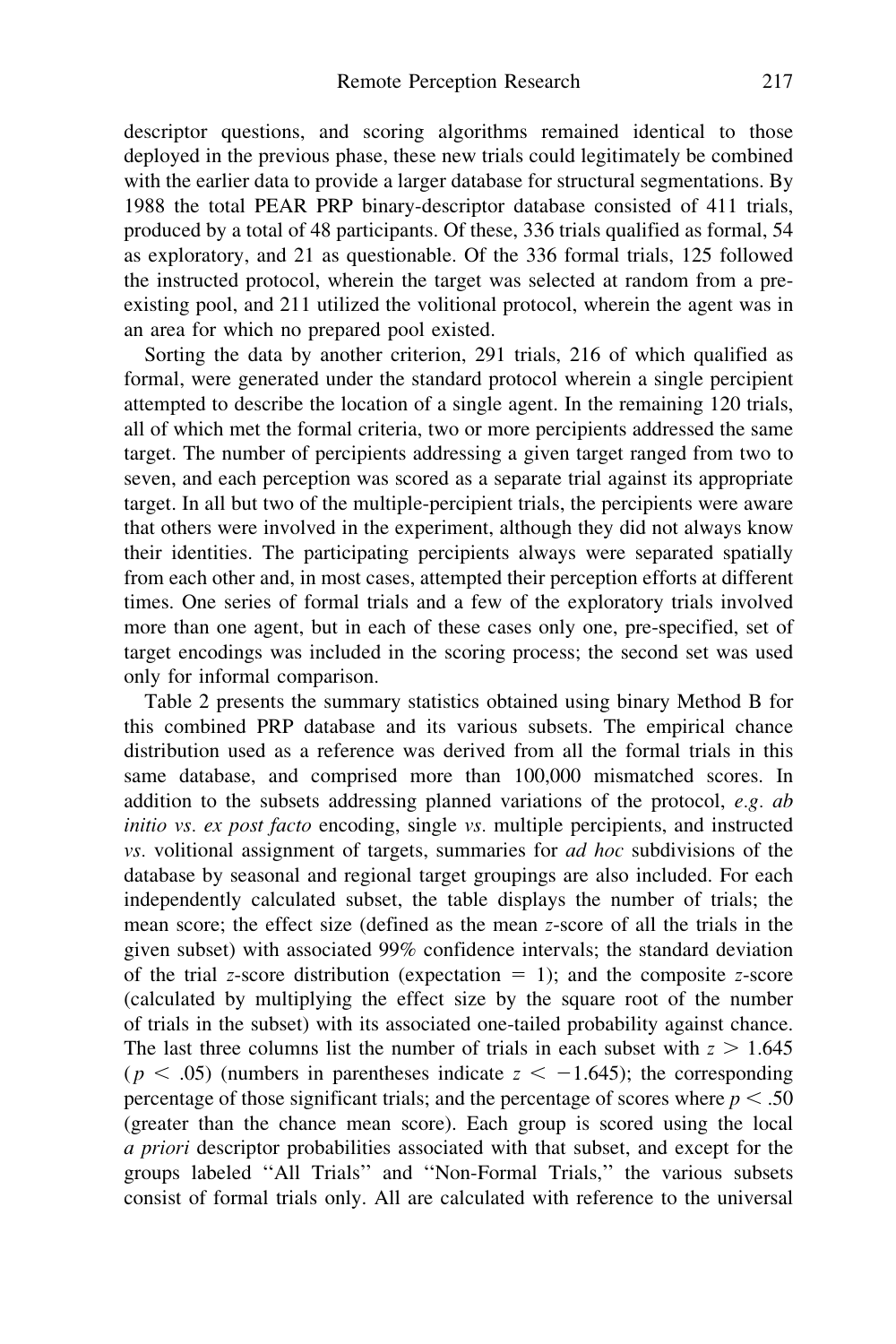| Subset                                                                                  | $\frac{4}{1}$<br>Trials            | Mean<br>score        | Effect<br>size     | Confidence<br>interval<br>99% | z-score<br>S.D.                     | Composite<br>z-score       | Probability<br>(one-tailed)                                    | $p < 0.5*$<br># Trials         | $%$ Trials<br>$p < 0.5*$                                                      | % Trials<br>p < 50 |
|-----------------------------------------------------------------------------------------|------------------------------------|----------------------|--------------------|-------------------------------|-------------------------------------|----------------------------|----------------------------------------------------------------|--------------------------------|-------------------------------------------------------------------------------|--------------------|
| Non-formal trials<br>Formal trials<br>All trials                                        | 336                                | 5447<br>4969<br>5364 | 279<br>046<br>.347 | ±.135<br>$-278$<br>±.152      | 0.910<br>$\overline{0}$<br>.083     | 5.647<br>6.355<br>$-0.399$ | $1\times10^{-10}$<br>$8\times10^{-9}$<br>.655                  | $47(12)$<br>$44(8)$<br>$45(4)$ | $1\% (3\%)$<br>13% (2%)<br>$4\%$ $(5\%)$                                      | 59%<br>62%<br>44%  |
| Ex post facto<br>Ab initio                                                              | 277<br>59                          | 5345<br>5942         | 263<br>754         | ±.417<br>±.161                | 1.203<br>.033                       | 4.378<br>5.792             | $3 \times 10^{-9}$<br>$6\times10^{-6}$                         | 31 (3)<br>14 (2)               | $1\% (2\%)$<br>24% (3%)                                                       | $59\%$<br>75%      |
| Multiple percipient<br>Single percipient                                                | 216<br>120                         | 5489<br>5404         | 382<br>312         | ±.194<br>$-251$               | 0.049<br>860.1                      | 3.416<br>5.613             | $1 \times 10^{-8}$<br>$3 \times 10^{-4}$                       | $34(6)$<br>12(3)               | 16% (3%)<br>$(3\%)$<br>10%                                                    | 63%<br>$60\%$      |
| Instructed targets<br>Volitional targets                                                | $125$<br>$211$                     | 5322<br>5653         | 54                 | ± .267<br>±.191               | $\frac{140}{1}$<br>.066             | 3.549<br>5.771             | $2 \times 10^{-4}$<br>$4 \times 10^{-9}$                       | රි ල<br>ඝ ශ                    | $\frac{18\%}{12\%}\frac{(4\%)}{(1\%)}$<br>$(1\%)$                             | 65%<br>60%         |
| Summer trials<br>Winter trials                                                          | 244                                | 5466<br>5407         | 363<br>315         | $-0.286$<br>±.183             | 1.043<br>0.099                      | 3.017<br>5.663             | $7\times10^{-9}$<br>$1 \times 10^{-3}$                         | $35(5)$<br>$13(2)$             | $\frac{14\%}{14\%}\frac{(2\%)}{(2\%)}$                                        | 65%<br>57%         |
| Targets elsewhere<br>Princeton targets<br>Chicago targets                               | $\frac{31}{106}$<br>$\overline{6}$ | 6189<br>5504<br>5267 | 957<br>394<br>199  | $-587$<br>$-0.286$<br>±.194   | 1.189<br>$\frac{110}{110}$<br>$-51$ | 2.810<br>5.330<br>4.060    | $5 \times 10^{-8}$<br>$2 \times 10^{-5}$<br>$2 \times 10^{-3}$ | පිලි<br>ඉජ දි                  | $\begin{array}{c} 32\% \ (3\%) \\ 13\% \ (3\%) \end{array}$<br>$(2\%)$<br>10% | 58%<br>81%<br>62%  |
| * Numbers in parentheses indicate number of trials with negative z-scores, $p < 0.05$ . |                                    |                      |                    |                               |                                     |                            |                                                                |                                |                                                                               |                    |

TABLE 2<br>Binary PRP Data Summaries (Scoring Method B) Binary PRP Data Summaries (Scoring Method B) TABLE 2

# 218 B. J. Dunne & R. G. Jahn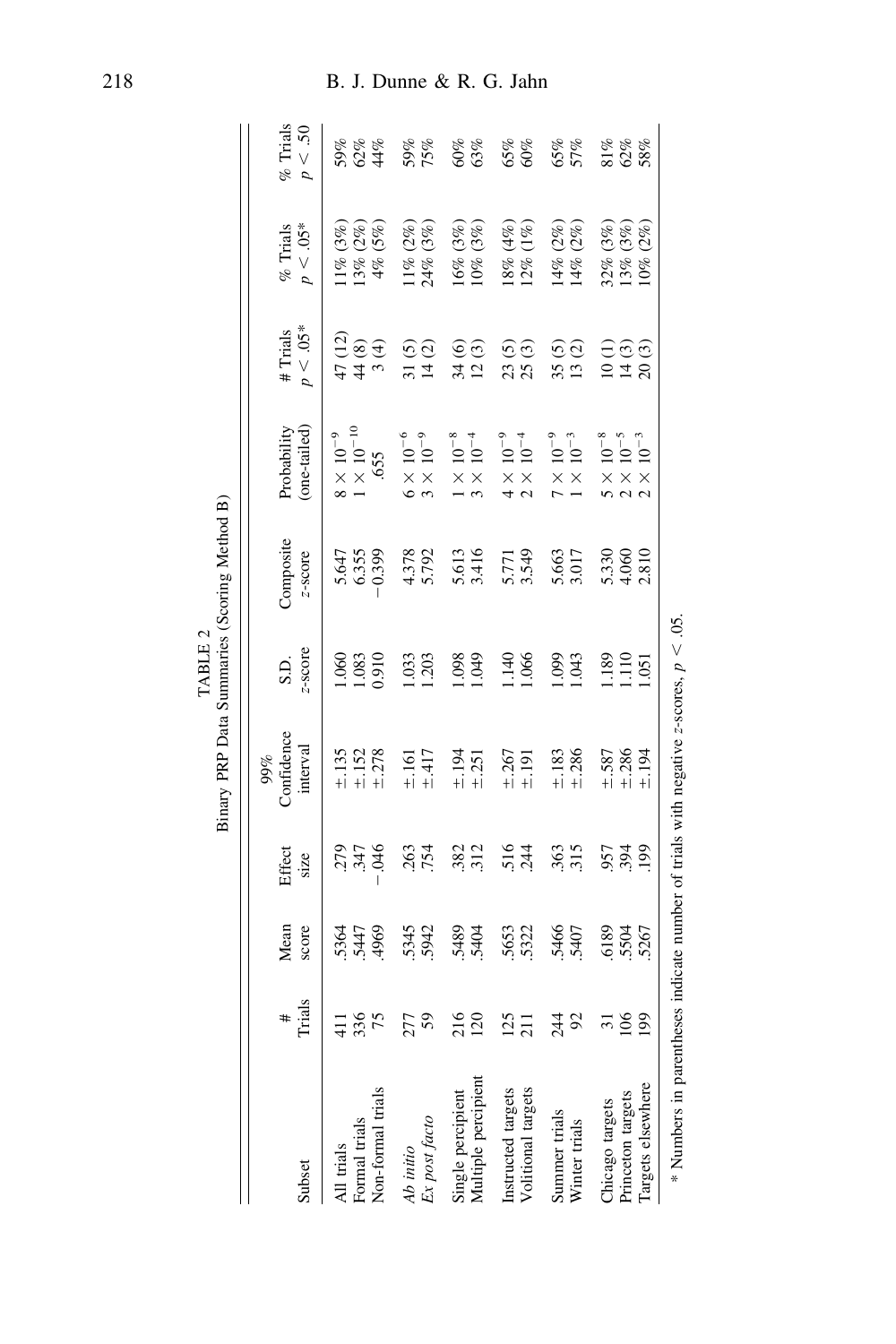chance distribution of mismatched scores ( $N = 106,602$ , mean = .5025, and standard deviation  $= .1216$ ).

The overall results of these analyses leave little doubt, by any criterion, that the PRP perceptions contain considerably more information about the designated targets than can be attributed to chance guessing. Although the superior results of the *ex post facto* trials relative to the *ab initio* trials are particularly striking, little difference is found between single- and multiple-percipient performances, and there is no evidence of seasonal dependencies. (In assessing these results, it is important to keep in mind that the statistical z-scores reflect both the average effect size and the number of trials in each subset. So, for example, although the single-percipient data produce a substantially larger z-score than the smaller multiple-percipient subset, their relative effect sizes are very close and the large confidence intervals indicate that the two groups are statistically indistinguishable. Similar remarks pertain to the seasonal discriminations.)

The substantial difference between the yields of the *ex post facto* and *ab initio* data raise some concern that the former, on which the descriptor questions and methodology initially had been based, could have introduced a spurious score inflation into the composite database. Therefore, these analyses were repeated using only the formal *ab initio* data. The composite results of these 277 trials, presented in Table 3, continue to display a robust overall effect and confirm that the bottom-line yield of the overall PRP database cannot be discounted on the basis of any such inflation. It is interesting to note, however, that in this somewhat more restricted dataset the difference between the instructed and volitional subsets is considerably smaller and only marginally significant, and the geographical distinction between Princeton targets and those elsewhere, once the ex post facto Chicago trials are excluded, becomes statistically nonsignificant.

The difference between the average effect sizes of the instructed and volitional trials is worth closer examination since these two subsets might have been expected to display disparities in their empirical a priori descriptor probability estimates. Given the less formal nature of the target selection process in the volitional trials, it was possible that the agent's knowledge of the percipient's personal preferences or target response patterns could have influenced the target selection and representation, thereby introducing an undue bias into the volitional trial scores. In the full database, summarized in Table 2, there was indeed a statistically significant difference between the results of these two subsets ( $z =$ 2.41), but it was actually the *instructed* subset that produced the larger effect size. The formal ab initio data only (Table 3) still showed a larger effect in the instructed trials, although the difference here was considerably smaller  $(z =$ 1.73). Thus, the concern that the target selection process employed in the volitional trials might have contributed to artificial enhancement of the results appeared to be unfounded. If anything, these comparisons suggested that the volitional target selection process may actually have had an inhibitory effect on the phenomenon, rather than imposing an advantage.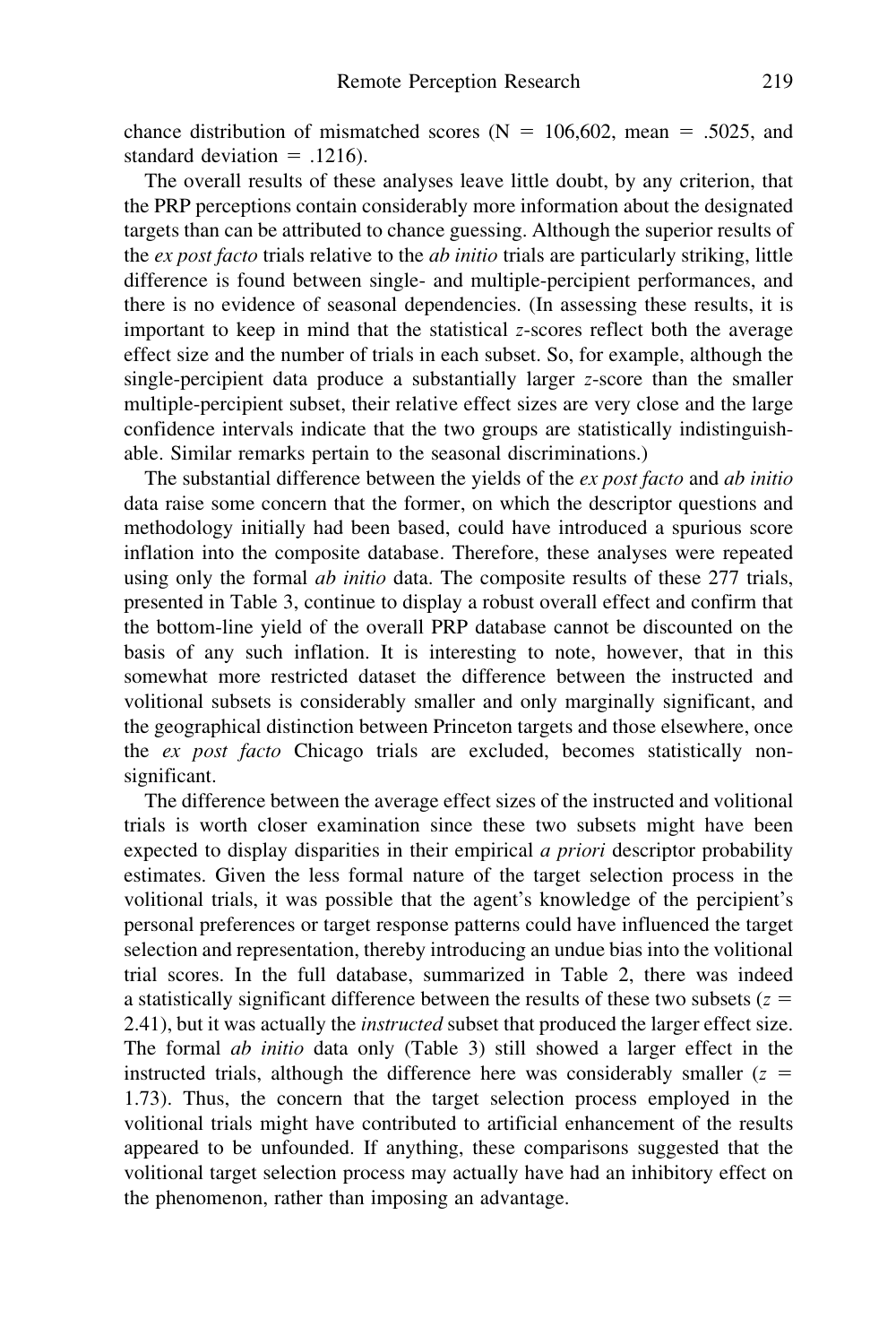| Subset                                        | $+$ Trials              | Mean<br>score | Effect<br>size    | Confidence<br>interval<br>99%                                         | z-score<br>S.D.           | <b>Composite</b><br>z-score | Probability<br>(one-tailed)              | $p < 0.05*$<br>#Trials      | $p < 0.05*$<br>$%$ Trials        | $%$ Trials<br>$\leq .50$<br>$\overline{a}$ |
|-----------------------------------------------|-------------------------|---------------|-------------------|-----------------------------------------------------------------------|---------------------------|-----------------------------|------------------------------------------|-----------------------------|----------------------------------|--------------------------------------------|
| All trials                                    | 277                     | 5345          | 263               | $\pm .161$                                                            | .034                      | 4.378                       | $6 \times 10^{-6}$                       | 31(5)                       | $1\% (2\%)$                      | 59%                                        |
| Multiple percipient<br>Single percipient      | 83<br>24                | 5370          | 284<br>243        | ±.197<br>$-275$                                                       | 1.063<br>0.974            | 3.949<br>2.215              | $4 \times 10^{-5}$<br>.013               | 24 (6)<br>$\overline{5(1)}$ | $12\% (3\%)$<br>$(1\%)$<br>$6\%$ | 56%<br>64%                                 |
| Volitional targets<br>Instructed targets      | $\overline{5}$<br>183   | 5416<br>5308  | 323               | $+ 296$<br>$+ 194$                                                    | $\frac{115}{11}$<br>1.020 | 3.122<br>3.148              | $9 \times 10^{-4}$<br>$8 \times 10^{-4}$ | 6ງ<br>ສສ                    | $(.05\%)$<br>12% (5%)<br>$1\%$   | 61%<br>60%                                 |
| Summer trials<br>Winter trials                | $rac{85}{82}$           | 5374          | 287<br>233        | $+195$<br>$+ 285$                                                     | 1.058<br>.002             | 4.013<br>2.107              | $3 \times 10^{-5}$<br>.018               | 7(2)<br>24 (4)              | $12\% (2\%)$<br>9% (2%)          | 52%<br>56%                                 |
| <b>Cargets</b> elsewhere<br>Princeton targets | 106<br>$\overline{171}$ | 5504<br>5243  | $\frac{394}{180}$ | $+ 281$<br>$+ 197$                                                    | .125<br>600               | 2.348<br>4.060              | $9 \times 10^{-3}$<br>$2 \times 10^{-5}$ | 14 (1)<br>16 (1)            | $9\%$ $(.05\%)$<br>13% (4%)      | 62%<br>59%                                 |
| * Numbers in paren                            |                         |               |                   | theses indicate number of trials with negative z-scores, $p < 0.05$ . |                           |                             |                                          |                             |                                  |                                            |

|                                  | l<br>م<br>عا  |
|----------------------------------|---------------|
|                                  | ١             |
| $\mathbf{r}$<br>ì<br>J<br>i<br>F | warnee (Vol   |
|                                  | $\frac{1}{2}$ |
|                                  |               |
|                                  | ፤             |
|                                  | $\frac{1}{2}$ |

220 B. J. Dunne & R. G. Jahn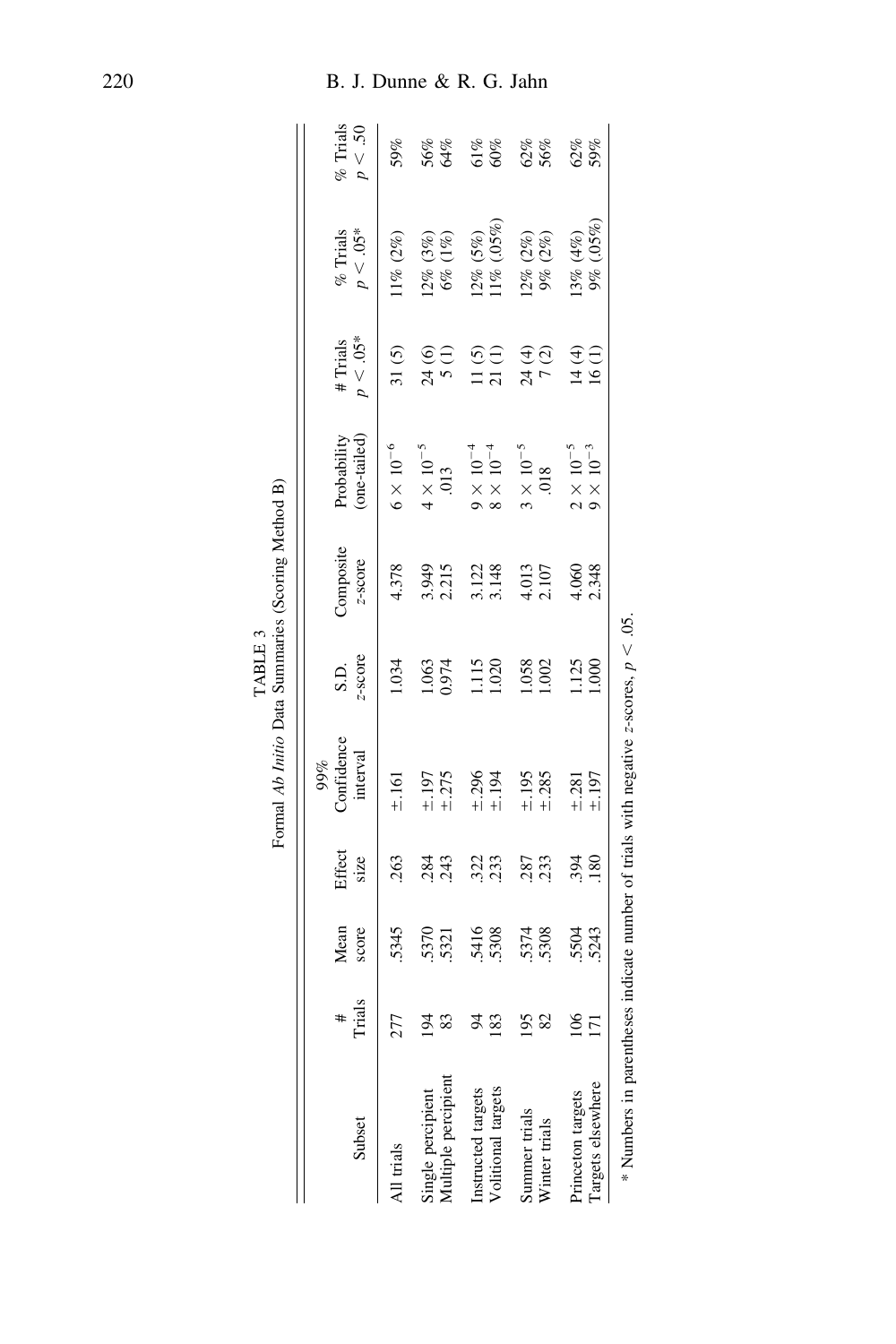

Fig. 1. Cumulative deviation of 336 binary-encoded formal trials.

The magnitude and consistency of the anomalous yield in these data are presented graphically in Figure 1, where the results of all 336 formal trials are displayed in the form of a cumulative deviation of the actual scores from chance. Here, the stronger yield of the early ex post facto trials is strikingly evident. Nonetheless, the remainder of the trace, while less steep, also shows a clear and systematic deviation from chance expectation.

Further details on the analytical judging methodology and individual trial results, as well as examples of target photos and transcripts from some specific trials, may be found in Refs. 24–26, 32, and 33, and a process that verifies that the scores are not inflated by shared percipient/agent coding biases is described in Appendix A of this paper.

#### VI. Distance and Time Dependencies

Beyond the secondary parameters discussed in the previous section, a number of other variables were explored in the course of these experiments that proved helpful in illuminating some of the fundamental characteristics of the anomalous communication process. Two features of particular importance are the dependence of the results on the physical distance separating the percipient and the target, and on the time interval between the perception effort and the agent's visitation of the target. The spatial distances in this database ranged from less than one mile to several thousand miles, and the temporal separations from several days before to several days after target visitation. Figures 2 and 3 display the results of regression analyses of the dependence of the trial scores on these two parameters. In each, the horizontal dashed line denotes the empirical mean z-scores, the central dotted line indicates the linear regression fits to the data, and the outer dotted lines are the 95% confidence intervals thereof. Since the regressions are statistically indistinguishable from the lines of constant mean shift, we conclude that, within the ranges of this database, there are no significant correlations of effect size with either distance or time. In particular, when a regression of the data is plotted as a function of the reciprocal square of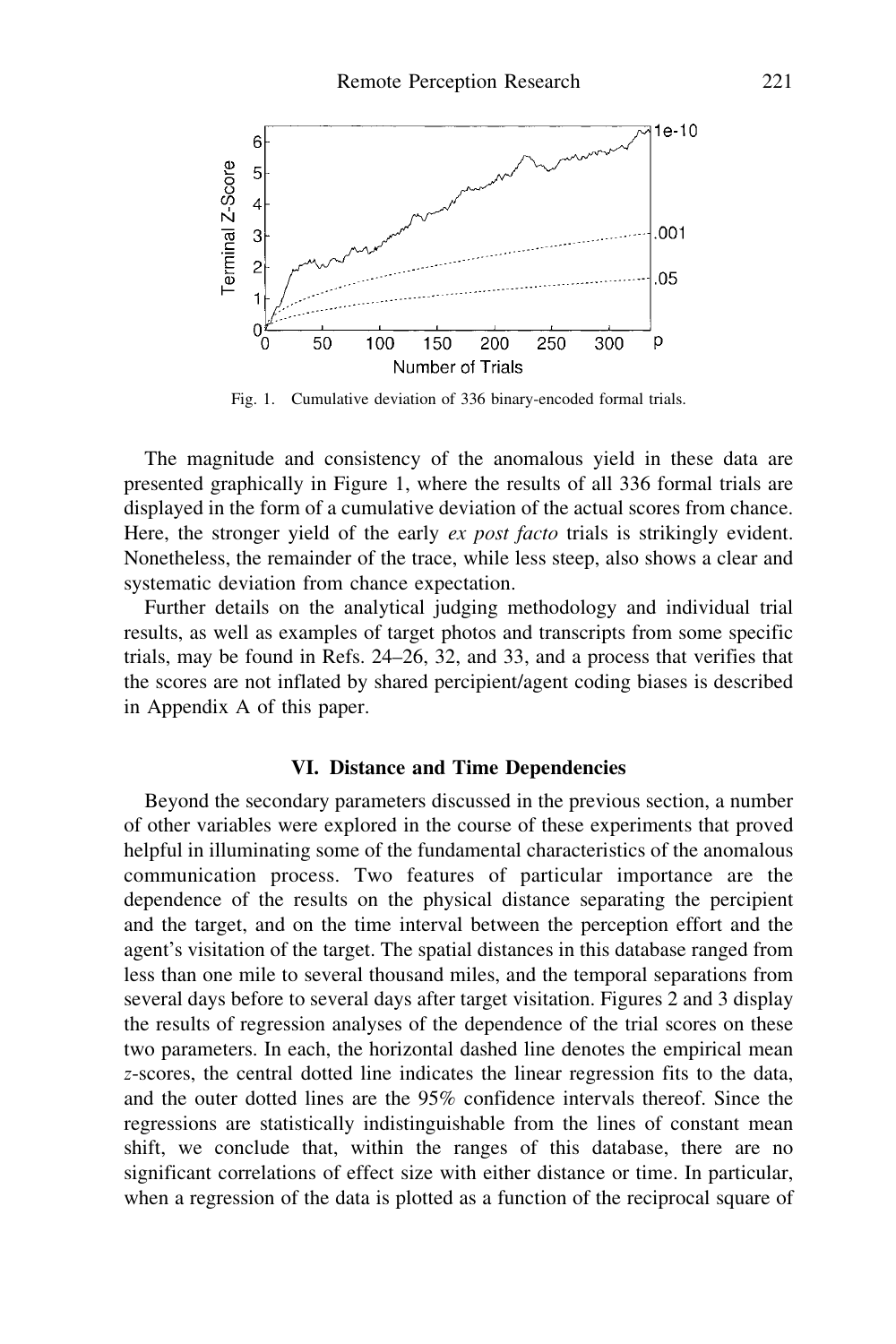

Fig. 2. 336 binary-encoded formal trial scores as a function of distance.

the distance, the results specifically refute any  $1/r^2$  dependence of the anomalous ''signal.'' Furthermore, if the data are segregated into subsets of the more extreme spatially and temporally displaced trials and those more proximate, the average effect sizes of the former remain statistically indistinguishable from those of the latter. $(24,25)$ 

The lack of evidence for attenuation of the remote perception yield with increased distance or time severely limits the possibilities for theoretical explication in terms of any known physical process. However, these findings did prompt the testable hypothesis that other anomalies being explored by PEAR might display similar non-local characteristics, and led to an extensive study of remote human/machine interactions. Here again, significant intention-correlated mean shifts have been observed that are statistically indistinguishable from those in the local experiments. Not only are the scales of these anomalous effects insensitive to intervening distance and time, but they display the same structural patterns as those of the corresponding local experiments.<sup>(34)</sup> Indeed, the similarities between the human/machine and remote perception results provided the first indications that these two forms of anomaly, previously regarded as distinct phenomena, actually might derive from the same mechanism of information exchange.

### VII. FIDO Scoring

By 1985 the PEAR program had amassed a substantial body of experimental data that both confirmed the reality and robustness of the remote perception phenomenon and demonstrated the efficacy of the analytical scoring techniques. Although the *ab initio*–encoded trials had produced a smaller average effect size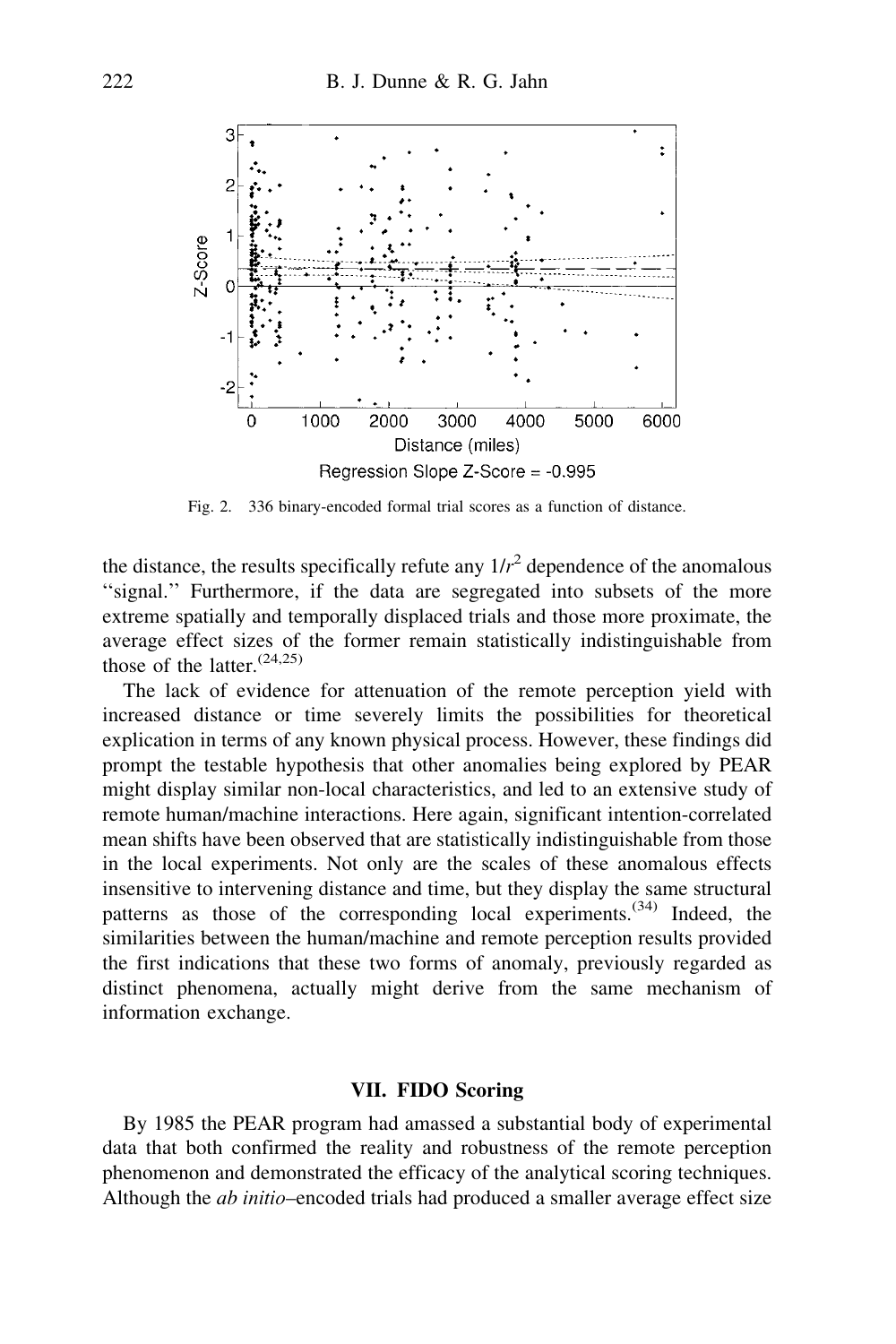

Fig. 3. 336 binary-encoded formal trial scores as a function of time.

than that of the *ex post facto* subset, this was attributed primarily to an inherent advantage for the earlier data of having the descriptor questions and analytical techniques based on those trials. The results of the ab initio experiments were still highly significant statistically, and the sacrifice of some of the impressionistic yield of the earlier efforts was deemed a reasonable price to pay for the capacity for more incisive quantitative measurement of the information content of the data. Notwithstanding, the diminished effect size prompted a new phase of investigation with the goal of achieving a better understanding of the cause of this attenuation and recovering the stronger yields obtained in the original experiments.

In the course of generating the *ab initio* data, several participants had complained that the forced binary responses seemed somewhat inhibitory and incapable of capturing many aspects of their experiences, suggesting that this might have contributed to the deterioration of the results. It was clearly evident that many of the target scenes, and most of the perceptions, contained ambiguous features that could not be answered easily with simple ''yes'' or ''no'' responses. For example, an agent might be indoors, but looking out a window at an outdoor scene, and thus unsure whether to characterize the scene as indoors or outdoors. A feature might have captured the agent's attention during the target visitation, but not have been an integral component of the scene itself, such as a brief conversational exchange with a passerby in an otherwise unpopulated area, complicating the response to the question ''Are people present?'' This problem was particularly evident in percipients' efforts to identify specific details from a perception that often emerged as a less than coherent stream of consciousness, much as in the difficulty of recalling features from fragments of dream imagery.

In an effort to make the analytical judging process more ''user friendly,'' a quaternary descriptor response alternative was devised, playfully termed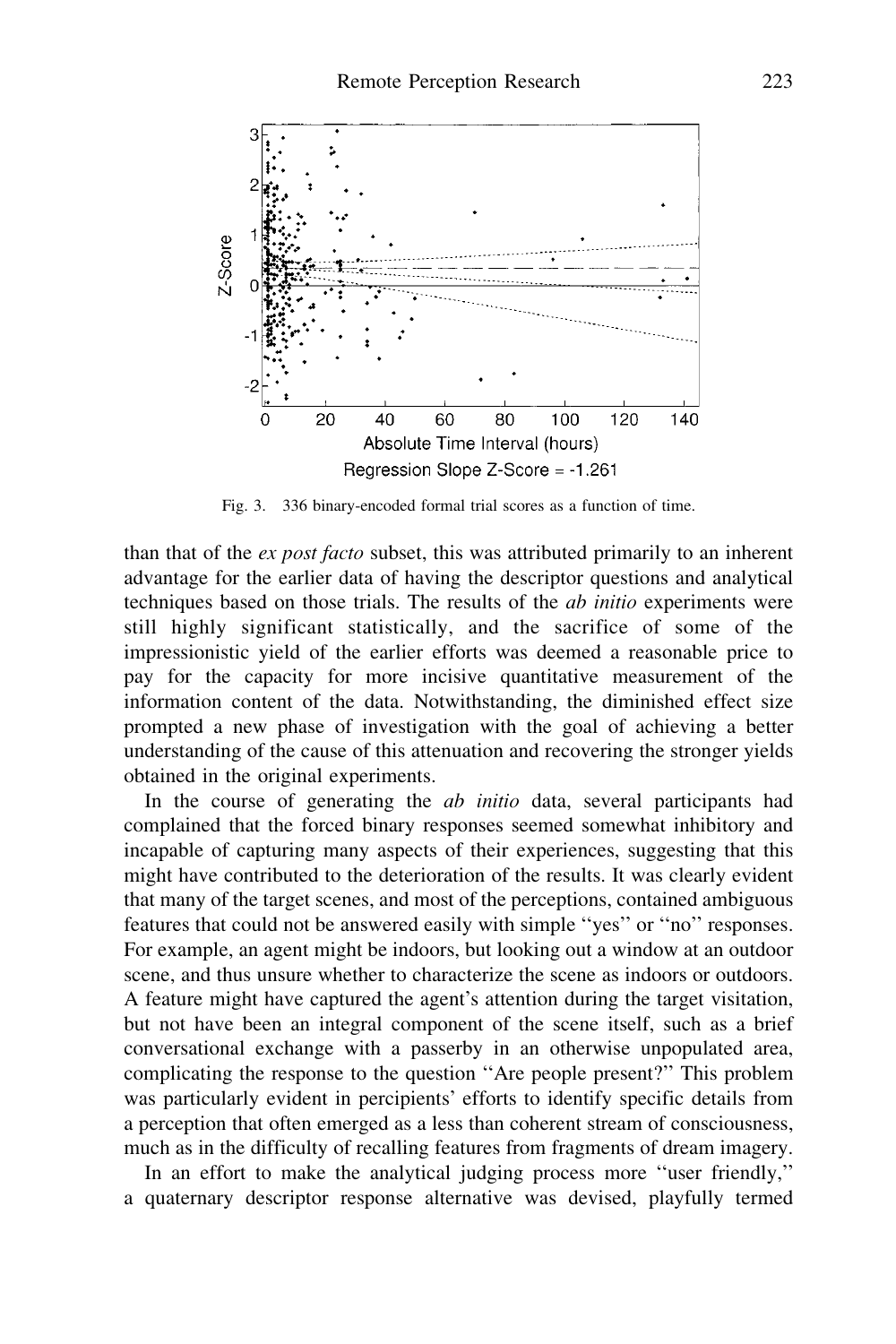FIDO, an acronym for ''Feature Importance Discrimination Option.'' This new format provided participants with four response options for each descriptor: a rating of ''4'' identified a feature as a clearly dominant component of the scene; "3" meant the feature was present, but not particularly important; "2" indicated uncertainty as to the presence or absence of the feature; and ''1'' was a statement of the definite absence of the feature. Since implementation of the FIDO program required rewording of the descriptors, combination of the FIDO trials with the earlier databases was not feasible, but it did provide an opportunity to clarify or redefine some of the existing questions that had posed occasional interpretational difficulties. After an extensive assessment, which included having several people encode a variety of test scenes with the new quaternary descriptors and comparing their responses for consistency, a revised set of 32 descriptors was created and a new body of experiments undertaken. In all other respects, the same protocol was followed as in the earlier studies, although data were now generated on a trial-by-trial basis, rather than in series of arbitrary length. The FIDO program ran for four years, beginning in 1985, and produced a total of 167 trials.

The standard FIDO scoring matrix, illustrated below, assigned a score of 5 to each correctly matched response to options ''absent'' and ''dominant,'' where there was agreement on the clear presence or absence of a given feature. A score of 4 was assigned to correct matches of ''present'' or ''unsure.'' Mismatches of "absent" vs. "unsure," or "present" vs. "dominant," where percipient and agent agreed on the presence or absence of a feature but assigned it different degrees of importance, received a score of 3 if the percipient was less confident than the agent, but only 2 if the percipient was more confident. An ''unsure'' vs. "present" mismatch received a score of 2; mismatches of "absent" vs. "present," "or unsure" vs. "dominant," were assigned a score of 1; and a total mismatch of "dominant" vs. "absent" was scored as 0.

|          | Absent | Unsure | Present    | Dominant |        |
|----------|--------|--------|------------|----------|--------|
| Absent   |        |        |            |          |        |
| Unsure   |        |        |            |          |        |
| Present  |        |        |            |          | Target |
| Dominant |        |        |            |          |        |
|          |        |        | Perception |          |        |

The scores derived from the 32 descriptor comparisons were added to produce a total score for each individual trial, as in the previous binary analyses. A matrix was then constructed that scored all the targets against all the perceptions, and the scores of the correct matches compared with the distribution of mismatched scores. Rather than attempting to establish a priori probabilities for these more complex descriptor options, the FIDO calculations were carried out using a method similar to binary Method A, which simply divided the sum of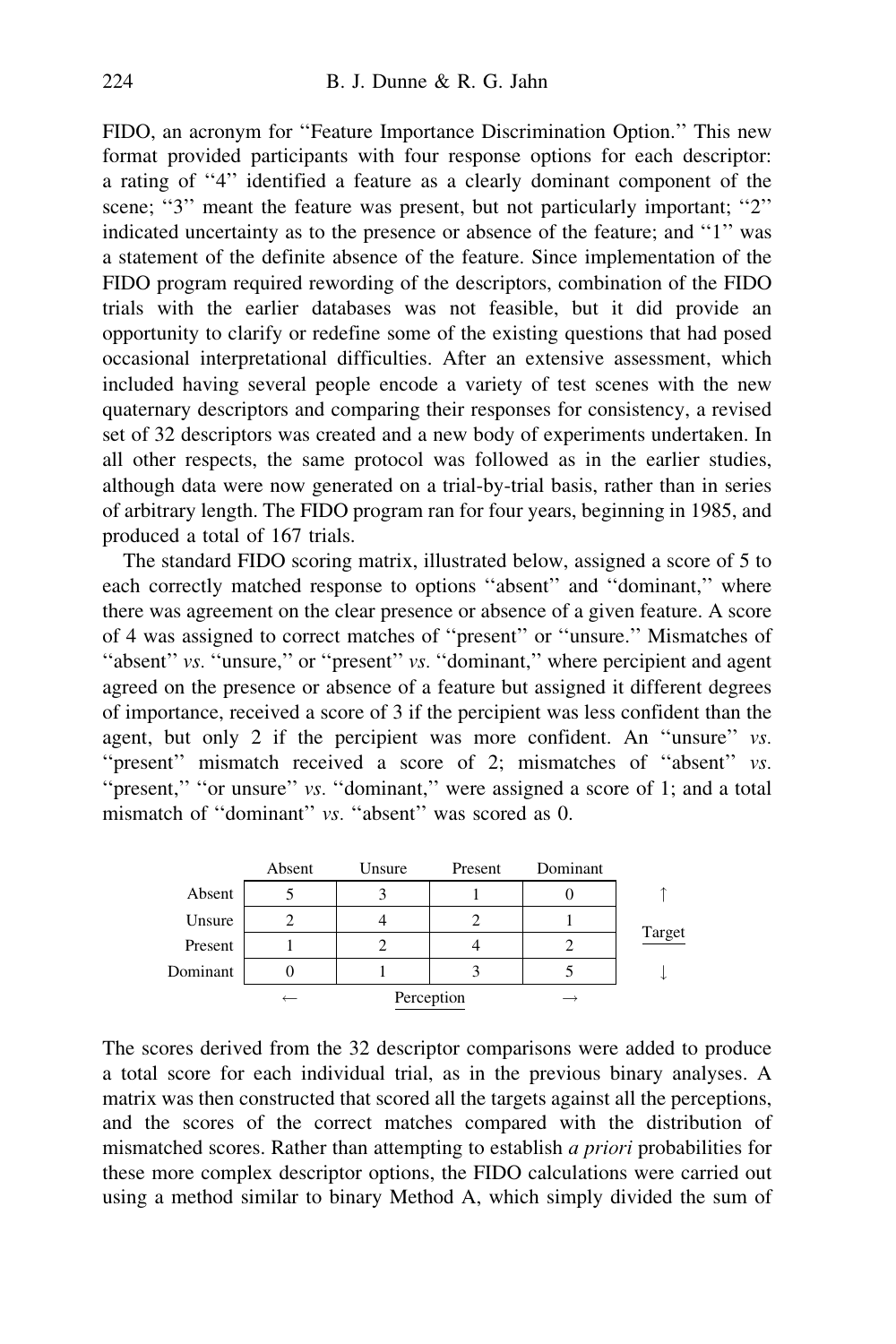the descriptor scores by the total number of descriptors, ignoring any a priori descriptor probabilities. The composite z-score thus calculated for the 167 FIDO trials was 1.735, indicating a marginally significant overall achievement, but one that was reduced even further from the high yield of the previous data.

Five alternative algorithms subsequently were applied *ex post facto* to these FIDO data in an effort to understand the cause of the lower yield and to devise more effective scoring strategies. Two of these methods simply returned the data to the original binary and ternary formats to ascertain whether the lower yield was attributable to an analytical insensitivity of the new technique or to poorer percipient performance. The binary reduction treated all responses of 4 or 3 as a ''yes,'' and all 2 or 1 responses as a ''no,'' while the ternary reduction treated a response of 4 as a ''yes,'' a response of 1 as a ''no,'' and a response of 2 or 3 as an ''unsure.'' A fourth method ignored everything but exact matches, assigning a score of 1 for each descriptor response in the perception that matched that in the target. Two additional methods allowed partial credit for close matches, similar to that of the standard FIDO algorithm. One assigned a score of 2 for an exact match and a score of 1 for an ambiguous match; the other assigned a weight of 4 to an exact match and a score of only 1 for an ambiguous match. A summary of the results produced by these six methods is presented in Table 4.

Other than the binary-reduction version, which produced nearly as many extra-chance ''misses'' as ''hits,'' the results from the other five methods all displayed relatively close concurrence, marginally significant composite z-scores, and effect sizes only about half that of the *ab initio* trials and only about a fifth as large as that of the ex post facto subset. Although the proportions of trials with positive scores were above 50% in all the calculations, neither these nor the numbers of significant trials exceeded chance expectation. Clearly, FIDO had not achieved its goal of enhancing the PRP yield, despite its potential sensitivity to subtle or ambiguous informational nuances in the data. Despite some variability among the z-scores calculated for individual trials by the different scoring methods, the general consistency across most of the scoring methods for the composite database suggested that the decreased yield was not directly due to inadequacies in the FIDO scoring algorithms, per se, but to a more generic suppression of the anomalous information channel.

This suspicion was reinforced by a supplemental exercise in which an independent human judge was asked to rank the fits between the agents' freeresponse transcripts and their coded descriptors. This ranking effort was admittedly subjective and arbitrary, and complicated by the varied lengths of transcripts and the presence or absence of drawings, photos, or other illustrative material. However, of the 167 targets, the judge determined that 162 (97%) showed reasonably good correspondences between the agents' verbal descriptions and their descriptor responses. A similar exercise was performed on the percipients' encodings of their transcripts, with comparable results. Thus, the FIDO descriptors themselves seemed adequate for capturing both the target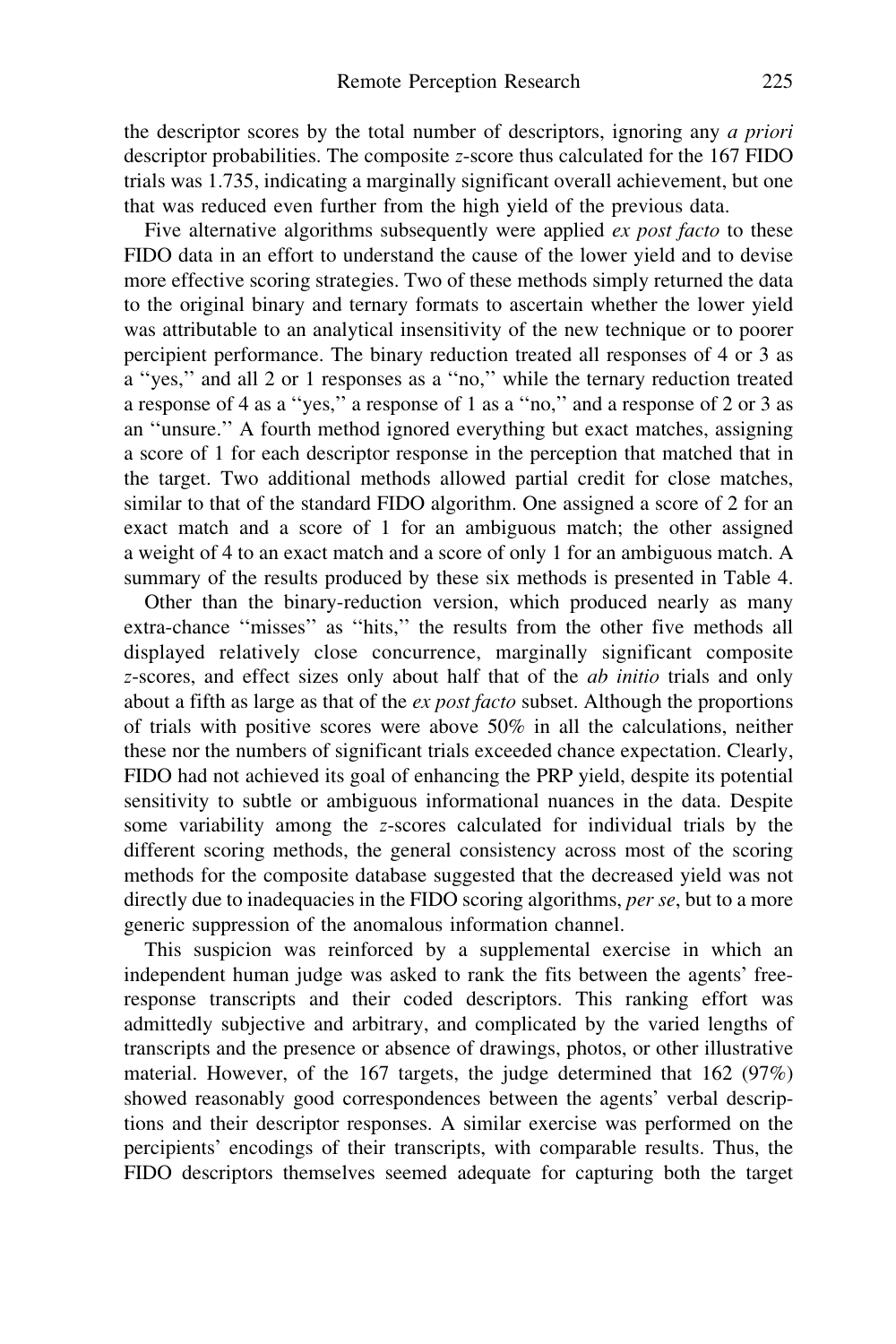| Scoring<br>method     | Effect<br>size | Composite<br>z-score | Probability | # Trials<br>$p < .05*$ | % Trials<br>$p < .05*$ | % Trials<br>p < .50 |
|-----------------------|----------------|----------------------|-------------|------------------------|------------------------|---------------------|
| <b>FIDO</b>           | 0.1343         | 1.735                | .041        | 10(8)                  | $6\%~(5\%)$            | 54%                 |
| Binary                | 0.0761         | 0.984                | .163        | 13 (12)                | 8% (7%)                | 53%                 |
| Ternary               | 0.1598         | 2.065                | .019        | 5(6)                   | $3\% (4\%)$            | 56%                 |
| Exact                 | 0.1495         | 1.932                | .027        | 17(6)                  | $10\%$ (4\%)           | 54%                 |
| Distributive          | 0.1453         | 1.878                | .030        | 12(6)                  | $7\%$ (4%)             | 57%                 |
| Weighted distributive | 0.1467         | 1.896                | .029        | 15(6)                  | $9\%~(4\%)$            | 55%                 |
|                       |                |                      |             |                        |                        |                     |

TABLE 4 Summary of FIDO Data by Six Scoring Methods ( $N = 167$ )

\* Numbers in parentheses indicate number of trials with negative z-scores,  $p < .05$ .

information and the percipients' imagery. The diminishment of the yield evidently had its source elsewhere.

#### VIII. Distributive Scoring

Shortly after completion of the FIDO analyses, an REG-based human/ machine study had indicated that operator pairs of opposite sex, working together with a shared intention, produced substantially stronger effects than same-sex pairs or individual operators. $(35)$  This, in turn, had led to a comprehensive examination of nine of PEAR's human/machine databases, which were found to display significant gender-related differences in individual operator achievement.<sup> $(36)$ </sup> Although hints of possible gender-related trends had also been noted in the PRP data, the previous pool of contributing percipients and agents had been too small and disproportionately balanced to determine whether such gender-pairing might be a significant factor in these experiments as well. To explore this hypothesis, a new body of remote perception experiments was performed using a balanced pool of same- and opposite-sex participant pairs, each contributing an equal number of trials.

This new protocol required each percipient/agent pair to generate a series consisting of five trials. Ideally, the same pair would produce another five-trial series with their roles reversed. Since a concern had been raised that providing feedback to participants at the conclusion of each trial could introduce a possible bias in subsequent trials, feedback to participants was withheld until all five trials of a series were completed, and each target selected from the pool in instructed experiments was returned before the next trial. To preclude any possibility of shared response bias, all analyses were based solely on local subset comparisons within a given series.

As an added attempt to improve the scoring methodology, a new descriptor check sheet was designed that permitted participants to respond to each question on a distributive scale of 0 to 9 to indicate the relative prominence of each of 30 descriptor features. Similar to the prior methods, the results were evaluated by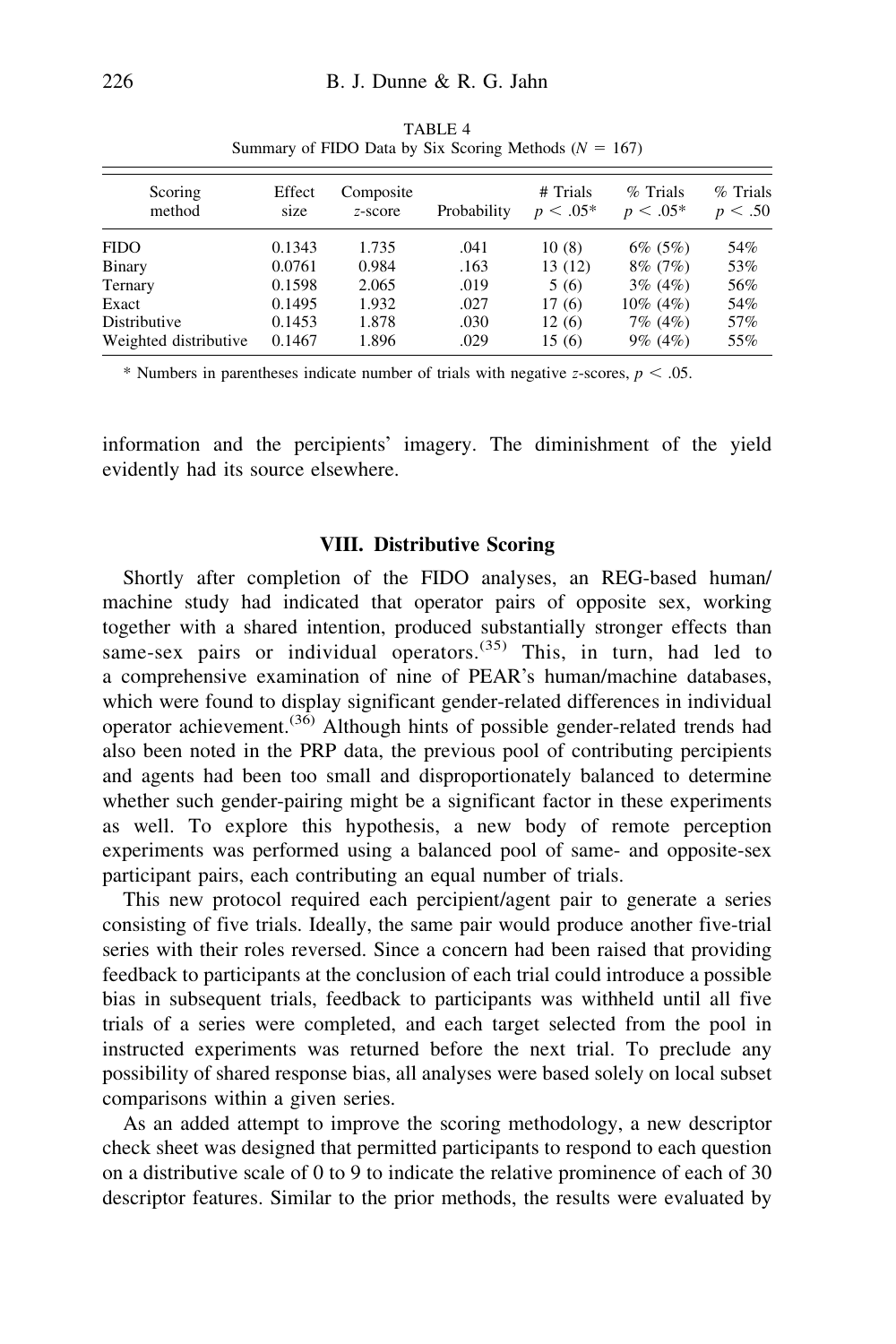constructing a  $5 \times 5$  matrix for each series by scoring every target against every perception. These individual scores, in turn, were drawn from various  $10 \times 10$ matrices that cross-indexed and assigned values to every possible pair of 0–9 descriptor rankings. Again, several different recipes were applied:

- A direct-match matrix that awarded a score of 1 for any exact descriptor match and 0 for any mismatch.
- A binary matrix that treated any response of 0–4 as a ''no,'' and any response of 5–9 as a ''yes,'' with a correct match assigned a score of 1 and an incorrect match a score of 0.
- A ternary matrix that treated 0–2 as a ''no,'' 3–6 as an ''unsure,'' and 7–9 as a ''yes,'' and assigned a score of 2 to any correct ''yes'' or ''no'' match, 1 to a correct ''unsure'' match, and 0 to any other response.
- A distributive matrix that assigned a score of 2 for a direct match, 1 for a mismatch by one or two levels in the descriptor rankings, and 0 for any other mismatches.
- An extended distributive matrix that assigned a score of 10 to a direct match, 5 to an adjacent match, 2 to a response two points removed from the correct rank, 1 to a response three points removed, and 0 to any other response.
- A weighted distributive matrix that assigned scores of 9 for direct matches at the extremes of the range (0 or 9), with decreasing credit as the match approached the middle of the range; i.e., correct matches of 1 or 8 received a score of 8, matches of 2 or 7 received a 7, etc. Scoring for adjacent matches followed a similar pattern of reduced credit as the rank approached the middle of the range.

As before, the sum of the individual descriptor scores constituted the total score for a given trial, and the scores of the five matched trials were compared with those of the 20 mismatched scores to determine the statistical merit of each series.

Thirty experimental series comprising 150 trials were generated using this distributive protocol by 12 participant pairs, 8 of whom produced at least two series together with the percipient/agent roles reversed. The results are summarized in Table 5.

Once again, there was reasonably good agreement among the six scoring recipes, but the overall results were now completely indistinguishable from chance. No more than the expected number of significant trials emerged in the analyses, and the low statistical resolution in defining the local empirical chance backgrounds, a consequence of the small size of the scoring matrices, made calculation of individual trial z-scores virtually meaningless. In a certain sense, this was reminiscent of one of the problems that had stimulated development of the analytical judging methodologies 18 years earlier, namely, the statistical inefficiency of assessing the informational content of individual trials in small experimental series. But now the phenomenon itself seemed to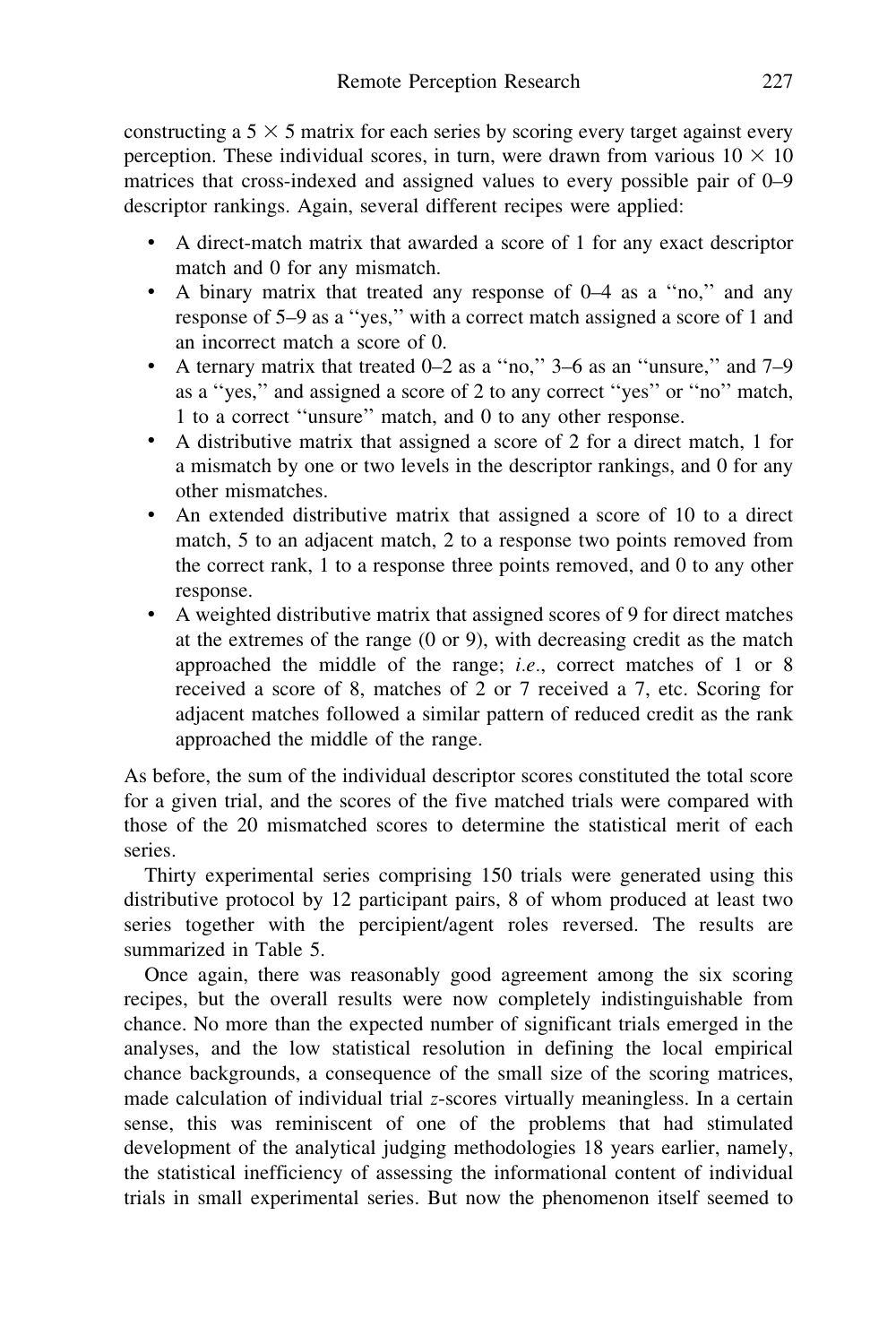| Scoring<br>method        | Effect<br>size | Composite<br>z-score | Probability | # Series<br>$p < .05*$ | # Trials<br>$p < .05*$ | $%$ Trials<br>$p < .05*$ | % Trials<br>p < .50 |
|--------------------------|----------------|----------------------|-------------|------------------------|------------------------|--------------------------|---------------------|
| Direct match             | $-0.0088$      | $-0.108$             | .543        | 2(0)                   | 6(6)                   | $4\%~(4\%)$              | 46%                 |
| Binary                   | $-0.0684$      | $-0.838$             | .799        | 0(1)                   | 8(3)                   | $5\%~(2\%)$              | 47%                 |
| Ternary                  | $-0.0342$      | $-0.419$             | .662        | 0(0)                   | 5(5)                   | $3\%$ (3\%)              | 55%                 |
| Distributive             | $-0.0501$      | $-0.613$             | .730        | 1(0)                   | 5(5)                   | $3\% (3\%)$              | 51%                 |
| Extended<br>distributive | $-0.0745$      | $-0.912$             | .819        | 1(0)                   | 6(9)                   | $4\%~(6\%)$              | 52%                 |
| Weighted<br>distributive | $-0.0394$      | $-0.483$             | .685        | 2(0)                   | 6(8)                   | $4\%$ (5%)               | 53%                 |

TABLE 5 Summary of Distributive Data by Six Scoring Methods (30 Series, 150 Trials)

\* Numbers in parentheses indicate number of trials with negative z-scores,  $p < .05$ .

have disappeared. And given the lack of any statistical yield in these data, it was not possible to ascertain whether there was any evidence of co-operator or gender differences, the question that had originally prompted this exploration.

In pondering this paradox, we became cognizant of a number of subtler, less quantifiable factors that also might have had an inhibitory effect on the experiments, such as the laboratory ambience in which the experiments were being conducted. For example, during the period in which the FIDO data were being generated, we were distracted by the need to invest a major effort in preparing a systematic refutation to an article critical of PEAR's earlier PRP program.(37,38) Although most of the issues raised in that article were irrelevant, incorrect, or already had been dealt with comprehensively elsewhere and shown to be inadequate to account for the observed effects, $(23)$  this enterprise deflected a disproportionate amount of attention from, and dampened the enthusiasm for, the experiments being carried out during that time. Beyond this, in order to forestall further such specious challenges, it led to the imposition of additional unnecessary constraints in the design of the subsequent distributive protocol. Although it is not possible to quantify the influence of such intangible factors, in the study of consciousness-related anomalies where unknown psychological factors appear to be at the heart of the phenomena under study, they cannot be dismissed casually.

#### IX. Review and Discussion

The evidence acquired in the early remote perception trials had raised profound questions in the minds of the PEAR researchers, similar, no doubt, to those of the countless others who, over the course of history, had experienced first-hand the validity of Paracelsus' remarkable claim. The possibility that ordinary individuals can acquire information about distant events by these inexplicable means, even before they take place, challenges some of the most fundamental premises of the prevailing scientific worldview. PEAR's efforts to devise strategies capable of representing the information acquired in the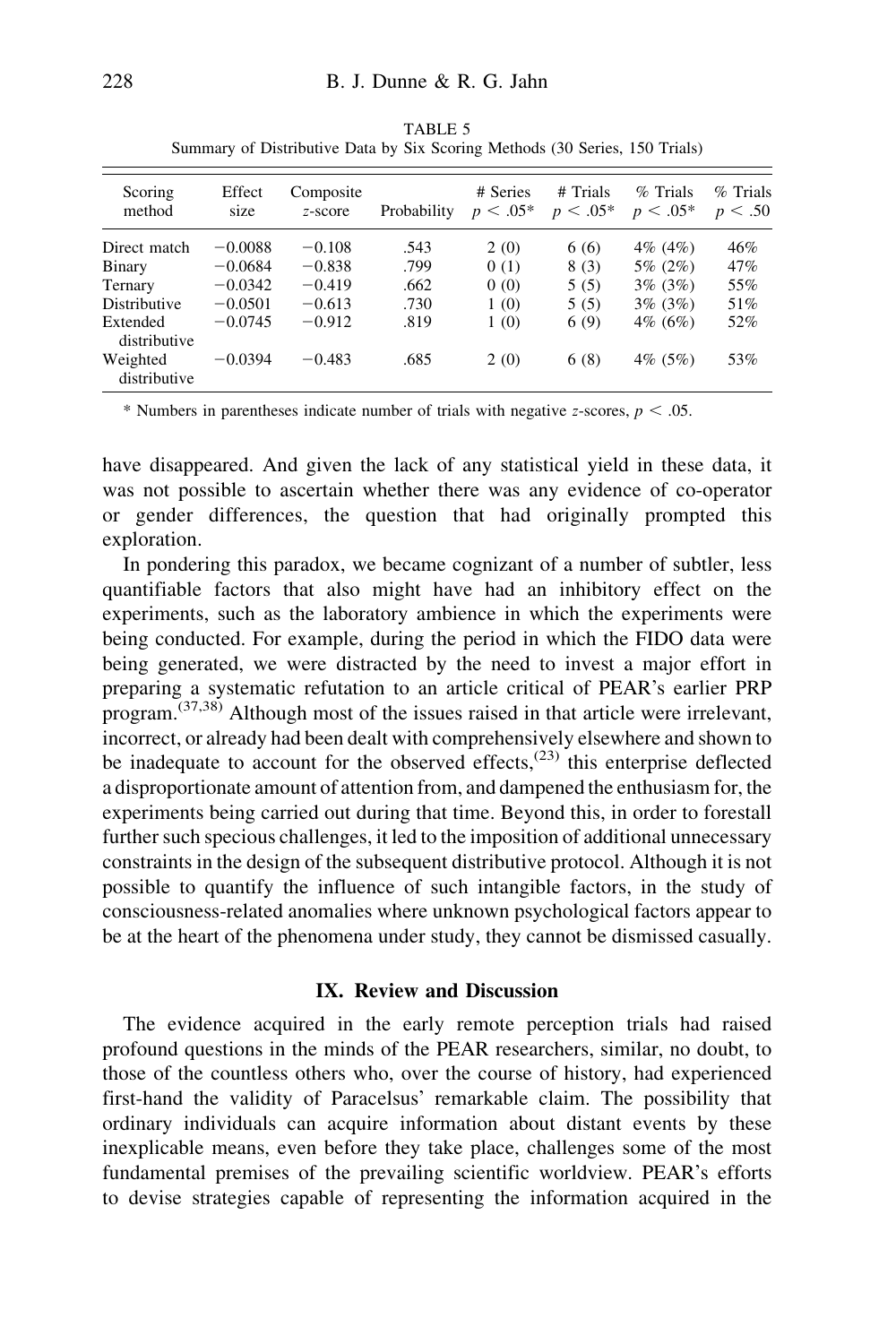remote perception process in a manner amenable to quantitative analysis had followed the traditional scientific method, i.e., to design experiments capable of reproducing the phenomenon under carefully controlled conditions, to systematically eliminate sources of extraneous noise in order to bring the phenomenon in question into sharper focus, and to pose theoretical models to dialogue with these empirical results.

The early phases of the program provided encouraging indications that this could be accomplished via a set of standardized descriptor queries, addressed to both the agent's description of the physical target and to the percipient's streamof-consciousness narrative, that would serve as an ''information net'' to capture the essence of the anomalous communication. Ex post facto application of this technique to existing data seemed to confirm the efficacy of this approach, producing results that were consistent with previous human judge assessments and encouraging continued explorations. In the second phase of the program, ab initio utilization of this method in a new body of experiments also produced highly significant results. While the average effect size of these was somewhat smaller than that of the original *ex post facto* subset, this was attributed primarily to the fact that these were the data on which the descriptor questions and analytical techniques had been based. Nevertheless, the statistical yield of the ab initio data still was sufficiently robust to indicate that the new method could serve its intended purpose adequately.

Yet, like so much of the research in consciousness-related anomalies, replication, enhancement, and interpretation of these results proved elusive. As the program advanced and the analytical techniques became more sophisticated, the empirical results became weaker. It appeared as if each subsequent refinement of the analytical process, intended to improve the quality and reliability of the ''information net,'' had resulted in a reduction of the amount of raw information being captured. This diminution of the experimental yield prompted extensive examination of numerous factors that could have contributed to it. After exploring and precluding various possible sources of statistical or procedural artifact, however, we were forced to conclude that the cause of the problem most likely lay somewhere in the subjective sphere of the experience.

Throughout the course of the program, when participants had been queried about their personal reactions to the encoding process, their most common complaint was a feeling of being ''constrained'' by the required forced-choice binary queries. In response, the FIDO phase was implemented to permit participants more freedom in formulating their responses. Although the FIDO database appeared to contain a considerable number of impressionistically successful trials, the composite quantitative results now were only marginally significant.

The failure of FIDO to reinvigorate the PRP program, plus the desire to examine variations in individual performance, led to yet another encoding strategy with even more response flexibility, i.e., the distributive methodology. Although this method was intended to alleviate participants' feelings of subjective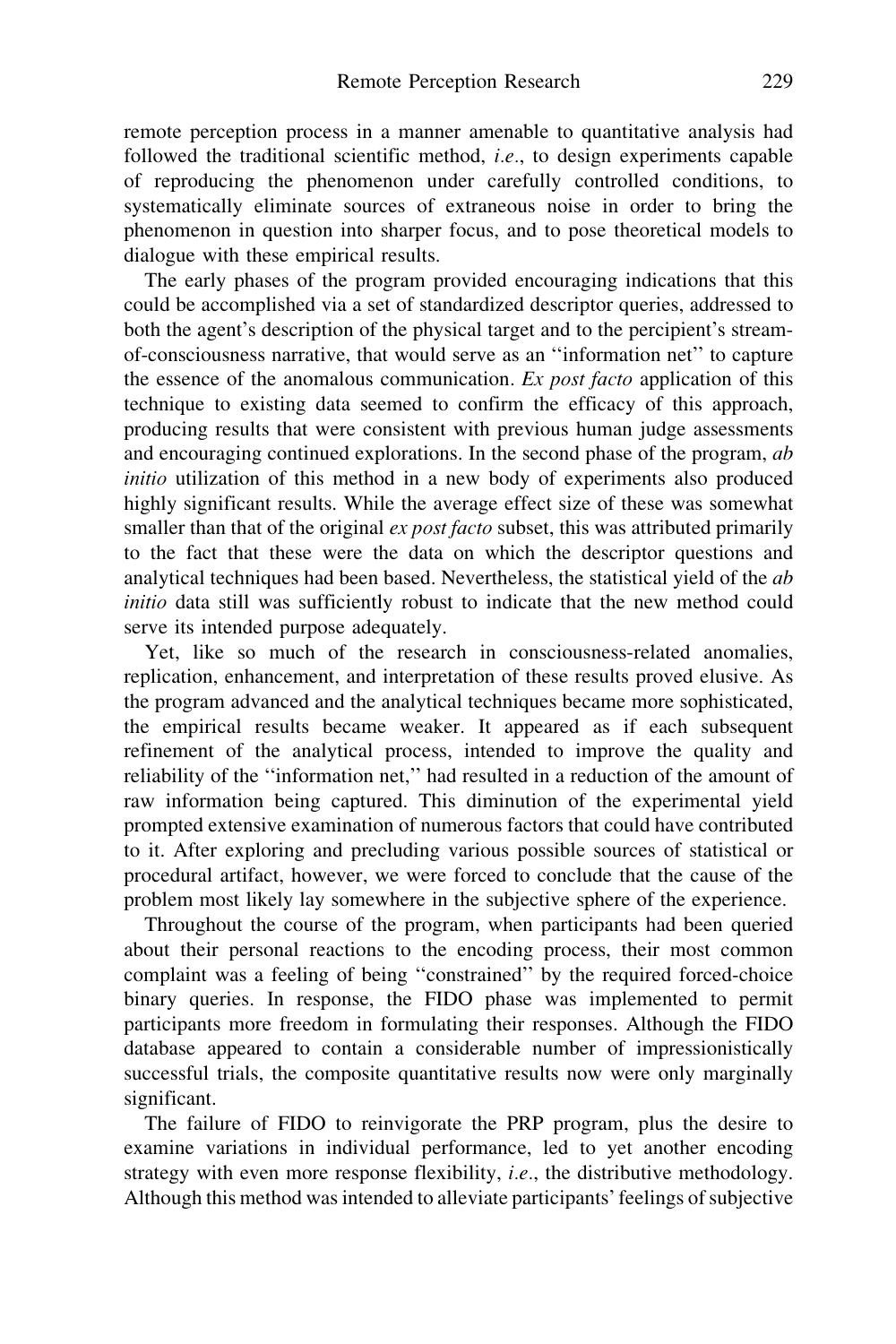constraint, concerns about the possibility of participant response biases imposed additional procedural restrictions. It was evident from the null results of the 150 distributive trials that all efforts to enhance the effect by progressively more elaborate analysis techniques not only had failed, but even had proven counterproductive. Although the judging methodology had been proven to serve its intended analytical purpose, the progressive attenuation of the yield suggested that there was some kind of interference taking place between the analytical measures and the generation of the effects they were attempting to measure.

The trend is clearly evident on re-examination of the cumulative deviation graph of Figure 1, which plots chronologically the cumulative results of all 336 formal binary-encoded trials and displays a potentially instructive clue to the inexorable decrease in effect size. Following the initial sharp slope representing the strong yield of the original 59 ex post facto trials, the slope of the subsequent 277 *ab initio* trials can be seen to consist of two distinct segments. The first of these, comprising the initial 168 *ab initio* trials (60 through 227 on the x-axis) has a consistent positive slope, albeit shallower than that of the earlier ex post facto data. The slope of the second segment (trials 228 through 336), which consists of the 109 trials from the second phase of the ab initio experiments, is noticeably flatter. The beginning of this second segment would therefore appear to be the point at which the experimental yield began to deteriorate. Figure 4 plots the comparative effect sizes of the data from these various experimental periods, reconfirming the systematic decrease of the yield beginning with the second phase of the *ab initio* binary experiments. The numerical results of these segments are presented in Table 6. (Again, the effect sizes displayed in the graph and table were calculated by dividing the z-scores for each database by the square root of the number of trials in that subset, and thus indicate the average z-score per trial.)

While the composite yield of the total database remains highly significant, it is evident that this result is driven primarily by the much stronger yields of the earlier trials, bolstered by the substantial size of the overall database itself. The success of the analytical judging technique in the early phases of the program, and its apparent insensitivity to the particular scoring matrices invoked, confirms that such an approach can indeed be deployed successfully as a strategy for quantifying this inherently subjective process. Nonetheless, something clearly changed in the second phase of the ab initio experiments that resulted in a substantial weakening of the effect being quantified. Since both phases of the ab initio portion of the program utilized identical descriptor questions and scoring algorithms, their analytical effectiveness therefore can be ruled out as the source of the lower yield in the later phases of the program.

Another pattern became evident when we returned to the raw free-response data with this in mind. The free-response descriptions in the later trials were considerably shorter than those generated in the earlier ones, some of which had run to several pages of narrated perceptions. Indeed, in many of these later trials, percipients' verbal descriptions consisted of only a few cursory phrases, intended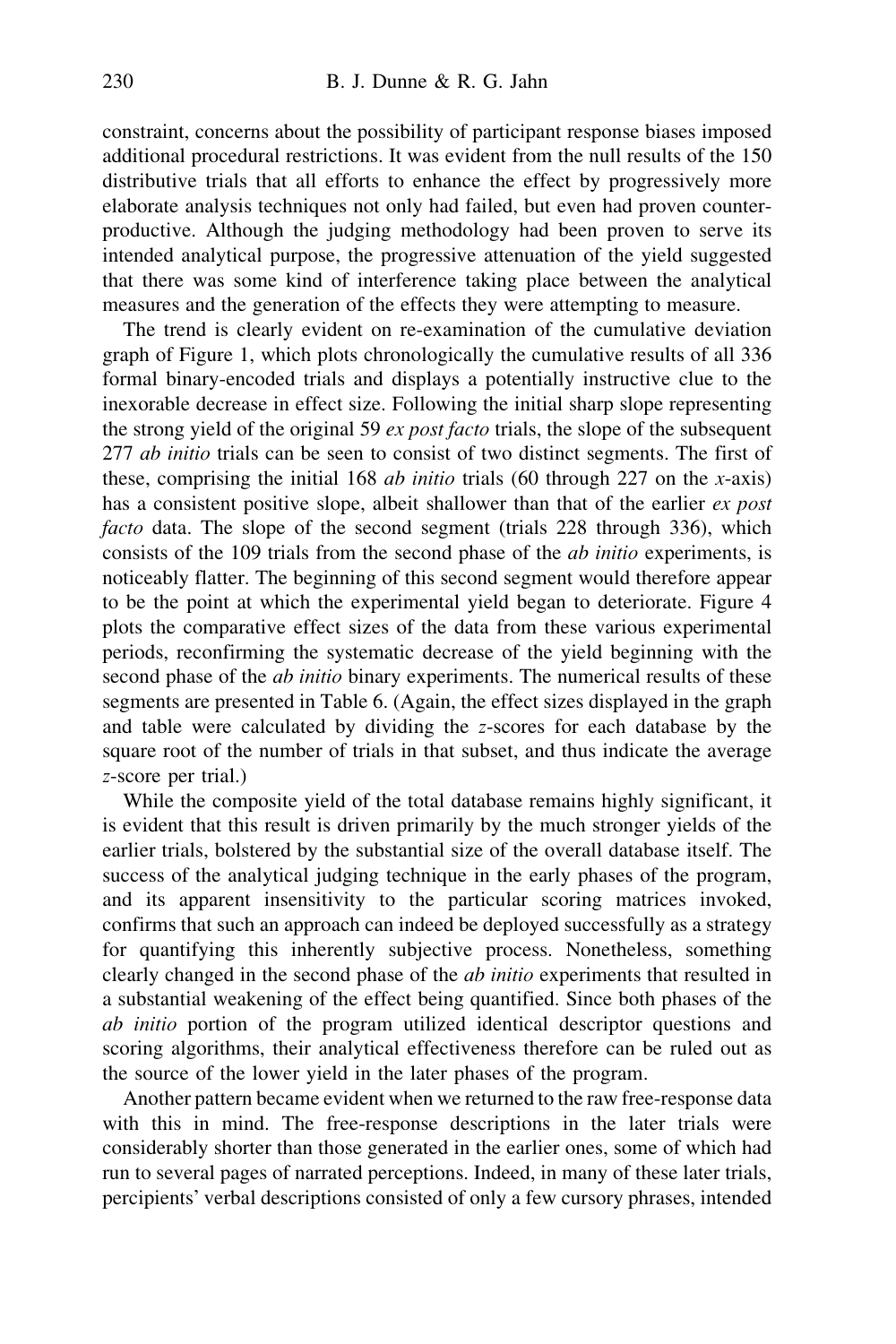

Fig. 4. Effect sizes of various data subsets.

TABLE 6 PRP Summaries by Database

|                |             |             |             | # Participants*  |       |                         |                |                    |
|----------------|-------------|-------------|-------------|------------------|-------|-------------------------|----------------|--------------------|
| Database       | #<br>Trials | #<br>Series | #<br>Agents | #<br>Percipients | Total | Composite<br>$z$ -score | Effect<br>size | Probability        |
| Ex post facto  | 59          | 7           | 4           | 13               | 16    | 5.792                   | .754           | $3 \times 10^{-9}$ |
| Ab initio      | 277         | 42          | 13          | 26               | 30    | 4.378                   | .263           | $6 \times 10^{-6}$ |
| Initial trials | 168         | 29          | 9           | 21               | 23    | 4.582                   | .354           | $2 \times 10^{-6}$ |
| Later trials   | 109         | 13          | 7           | 13               | 15    | 1.291                   | .124           | .098               |
| <b>FIDO</b>    | 167         | 9           | 19          | 22               | 25    | 1.735                   | .134           | .041               |
| Distributive   | 150         | 30          | 15          | 15               | 16    | $-0.108$                | $-.009$        | .543               |
| TOTAL          | 653         | 88          | 39          | 59               | 69    | 5.418                   | .212           | $3 \times 10^{-8}$ |

\* Some individuals contributed to more than one database, in both percipient and agent capacity.

simply to clarify nuances of their descriptor responses, and provided little in the way of the stream-of-consciousness imagery they had been asked to generate. It appeared that as the percipients became more familiar with the descriptor questions, their subjective impressions were increasingly guided and circumscribed by them, as though the questions were establishing the informational framework for their responses. The original free-response remote perception experiment thus had taken on the characteristics of a multiple-choice task, and the locus of the experience had shifted from the realm of intuition to that of intellect.

#### X. From Analysis to Analogy

Having exhausted the search for the source of the remote perception signal deterioration in the analytical techniques themselves, we are driven to look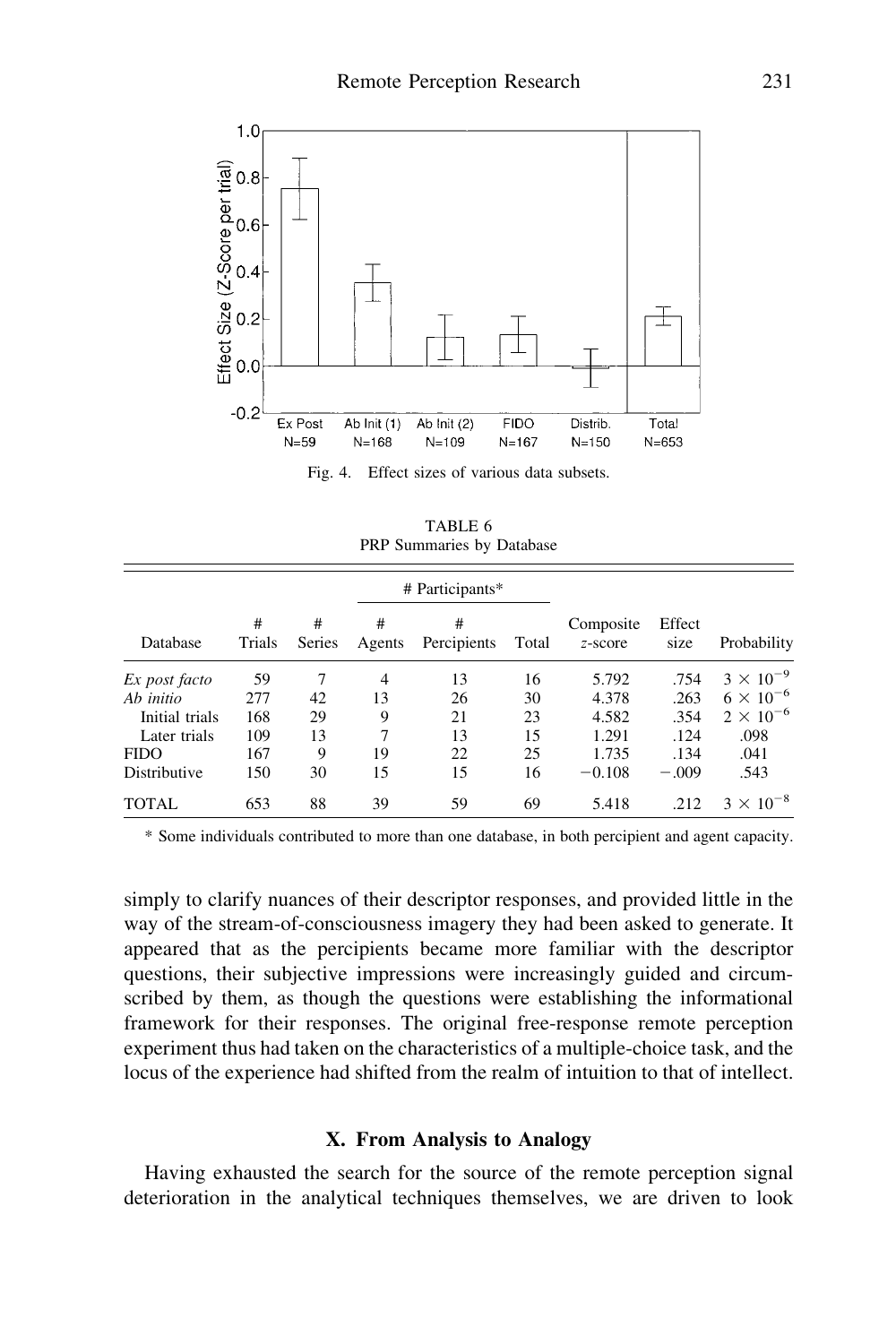further afield for a satisfactory explanation. If we step back to review the program from a broader perspective, we note that all of the methodological ''improvements'' introduced to refine the scoring techniques had been directed toward more efficient extraction of the anomalous information and elimination of possible sources of artifact or bias. Some were efforts to achieve ''sharper definition'' of the remote perception ''signal,'' others were attempts to ''tighten'' the experimental ''controls,'' and a few were designed to ''clarify'' certain characteristics of the communication ''channel.'' All these terms reflect an emphasis on achieving increasingly precise specification and reducing the noise or uncertainty in the process. Yet, each increment of analytical refinement appears to have resulted in a systematic reduction not of the ''noise'' but of the ''signal'' itself. This raises the somewhat radical possibility that manifestation of the anomaly may actually require a certain degree of the very noise, or uncertainty, that we had invested so much effort to reduce. It is a possibility, however, for which precedent can be found in other domains of scholarly inquiry, and is therefore worth consideration in the present context.

The most immediate technical examples of this complementarity of signal and noise are the human/machine experiments carried out in our laboratory and elsewhere.<sup>(39)</sup> All of these studies employ some form of random processor, and the anomalous effects appear as departures of their random outputs from chance expectation. It is as if the ''noise'' of the random process provides the essential raw material out of which the mind of the operator is able to construct a small amount of ordered ''signal.''

Such effects are by no means restricted to explicit anomalies research. Similar departures from canonical expectations can be found in contemporary engineering applications of ''stochastic resonance,'' wherein a deliberate increase in the overall level of noise in certain kinds of lasers or sensitive electronic circuits can actually enhance the detection of weak, fluctuating signals.<sup> $(40,41)$ </sup> Other studies have demonstrated that the introduction of an element of chaos into certain types of nonlinear processes, such as the interaction of two otherwise independent random oscillators, can stimulate synchronous behavior between the transmitter and the receiver.<sup> $(42,43)$ </sup> In each of these instances, information or order has been introduced into a sensitive nonlinear physical system, not by reducing the ambient noise, but by increasing it.

Of particular interest for our purpose is the researchers' unanticipated observation that in such synchronization processes the receiver actually recorded changes in the signal before the transmitter recorded the transmission of those changes. In other words, the system seemed capable of anticipating the synchronization. The engineers who carried out the studies remarked that, ''We would thus expect that any of those analogous systems which exhibit chaos should also be liable to anticipating synchronization. We thus hope that our work will act as a stimulus to explore the opportunities for observing anticipating synchronization in physical, chemical, biological and socioeconomic systems." $(41)$  Following this suggestion, we might note that, in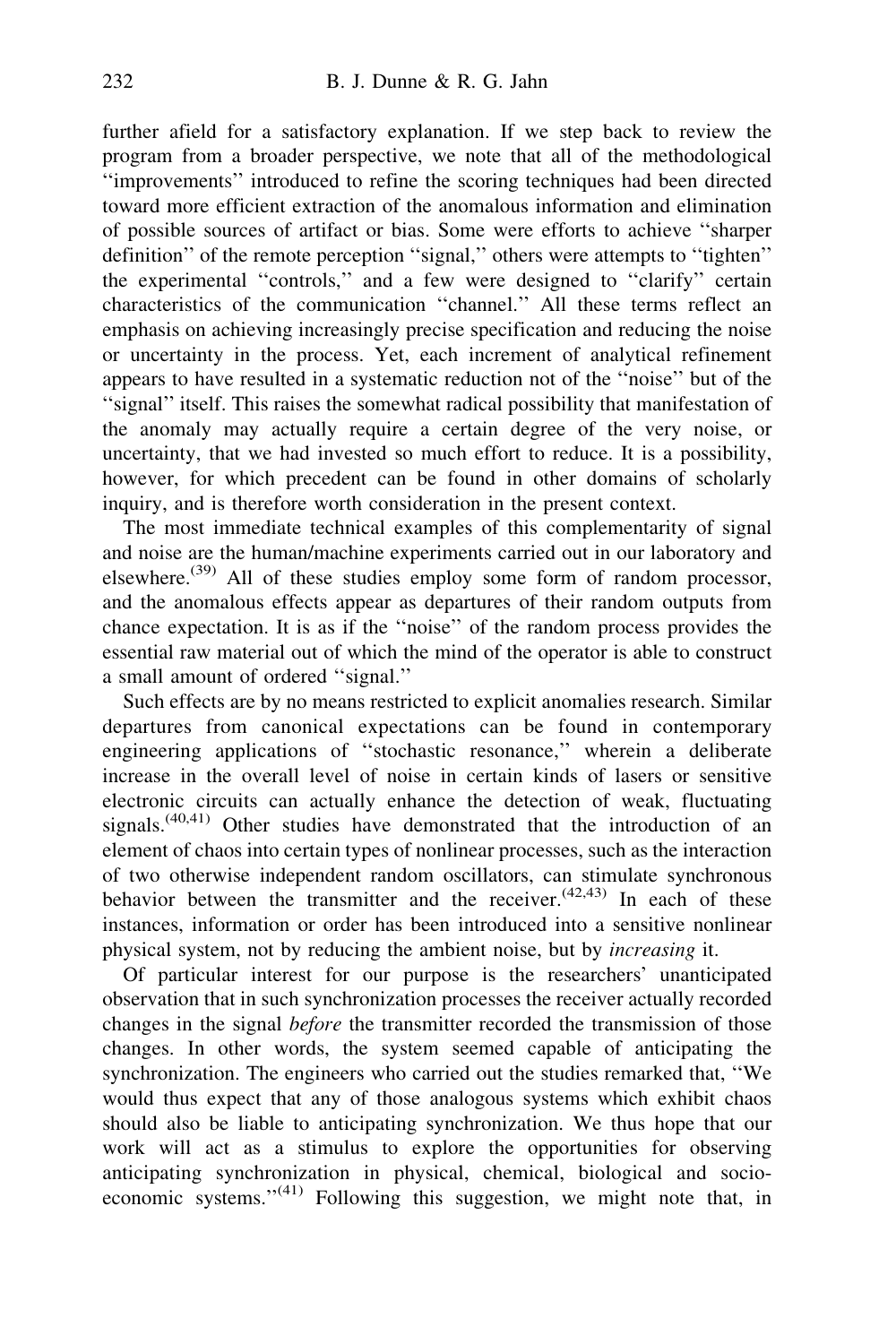a certain sense, the remote perception process qualifies as an example of a ''sensitive nonlinear system with a weak fluctuating signal'' that exhibits a certain degree of chaos, and that the participants in these experiments function as ''two otherwise independent random oscillators.'' Hence, it well may be that our signal is also dependent upon a background of random noise for its manifestation. If so, it would appear that it was our attempts to enhance the remote perception signal by sharpening the specificity of the information channel that could, in fact, have been responsible for the attenuation of the signal.

Reaching farther afield for relevant analogies, the accepted model of biological evolution incorporates the importance of uncertainty in enhancing information. Darwinian theory postulates that living species adapt to their environment by selecting for specific traits that emerge in the process of random genetic mutation. This process is itself strongly dependent on the generation of ''noise'' emerging from the massive redundancy of continuously recombined genetic information. When the randomness of this process is limited, as in repeated interbreeding, the short-term advantage of increased predictability of inherited traits is offset by longer-term weakening of the genetic strain of the species.

Insights can also be derived from a quite different realm of human experience, namely, the practice of certain mystical divinatory traditions where anomalous relationships between signal and noise are also evident. In most of these, a clearly defined question is submitted to some kind of random process for the purpose of accessing information unavailable to the conscious mind. Typically, the response comes in imprecise or symbolic form that requires translation into meaningful or pertinent terms. One such example is the renowned Oracle of Apollo at Delphi in ancient Greece, a highly respected source of wisdom that long played a central role in Greek culture and politics. Consultation of the oracle involved a priestess called the Pythia who, crowned in laurel and in an altered state of consciousness stimulated by vapors arising from a cleft in the earth over which she sat on a tripod, produced a ''free response'' utterance, which was then interpreted by the attending priest in response to the seeker's query. Two points of potential relevance here are the non-analytical, receptive state of mind of the ''percipient,'' and the deferment of interpretation by the "judge" until *after* the experience has been completed.

Another ancient oracle, still widely used, is the Chinese ''Book of Changes,'' or I Ching, a divination process that involves generation of a sequence of random binary events, the results of which are represented as two ''trigrams.'' These are referred to a table, or matrix, that identifies each of the 64 possible combinations, or ''hexagrams,'' with a specific text that is then consulted to obtain a response to the original query. Notwithstanding the subjective nature of the interpretation of the texts, a vast body of evidence accumulated over many millennia testifies to the efficacy of the  $I$  Ching in producing accurate and consequential results. Despite the claim of many rationalists that such oracles are nothing more than bizarre combinations of wishful thinking and ''mere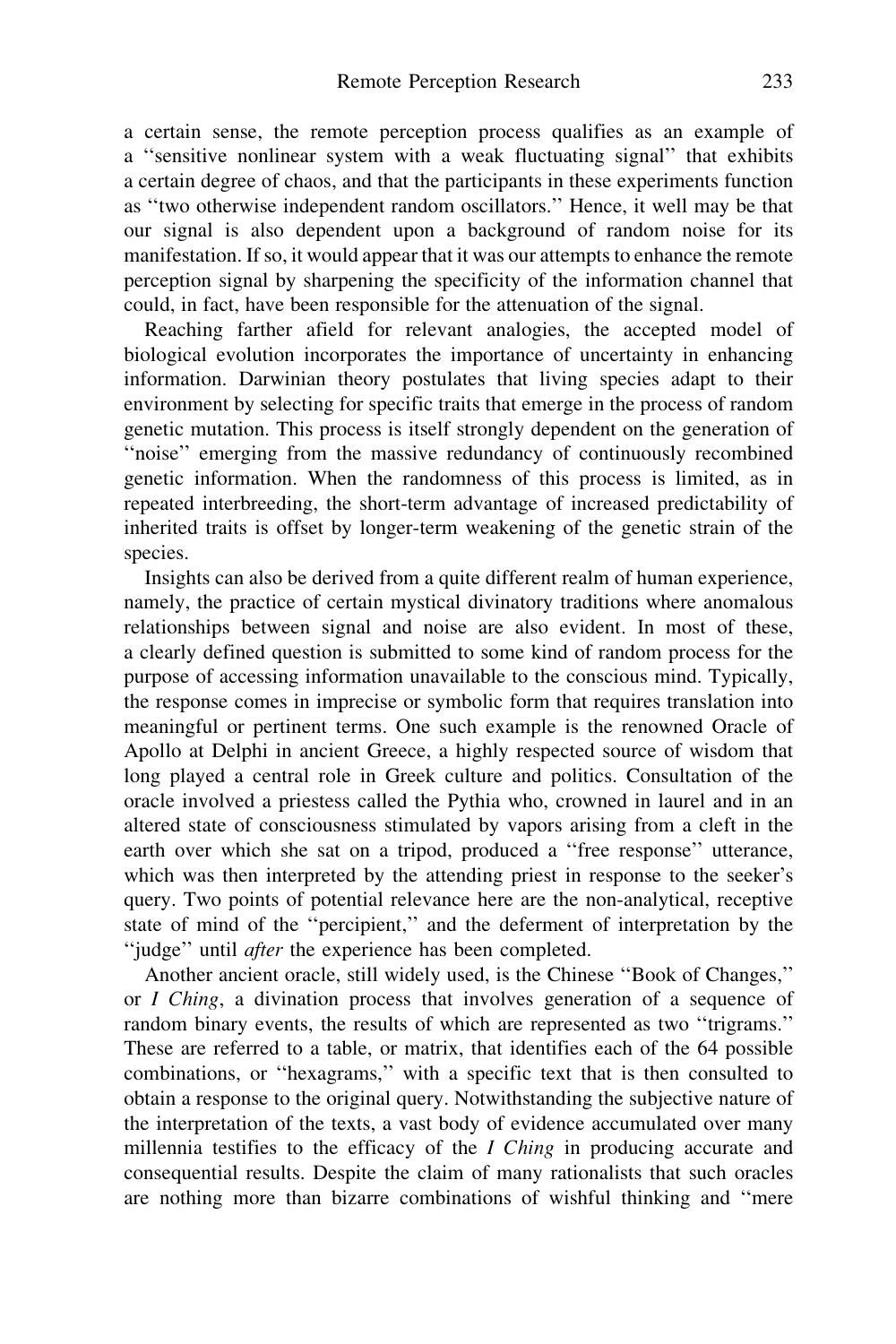chance,'' this is the same ''irrational'' formula that seems to underlie the remote perception phenomena that have now been demonstrated, by rigorous analytical quantification, to convey more meaningful information than can be attributed to "mere chance." Hence the principles invoked by the ancient sages in developing the *I Ching* may shed some light on these more contemporary anomalies.

Psychologist Carl Jung, who devoted more than 30 years to the study of the I Ching, pointed out in his Foreword to the classic Richard Wilhelm translation<sup>(44)</sup> that ''we know now that what we term natural laws are merely statistical truths and thus must necessarily allow for exceptions... . If we leave things to nature, we see a very different picture: every process is partially or totally interfered with by chance, so much so that under natural circumstances a course of events absolutely conforming to specific laws is almost an exception.'' He relates the emphasis placed by the ancient Chinese mind on chance and the subjective interpretation of events to the modern world of quantum mechanics, where the reality of inherently random microscopic physical events includes the observer as well as the observed. In both domains, what Jung refers to as the ''hidden individual quality of things and men'' draws on the unconscious and intangible qualities that undergird the experiences of the conscious mind and the tangible physical world, respectively, in similar fashion to the conceptual framework described in our paper, ''A Modular Model of Mind/Matter Manifestation  $(M<sup>5</sup>)$ ."<sup>(45)</sup> Both Jung's representation and our own emphasize that the causal and synchronistic perspectives of reality are complementary, rather than mutually exclusive. Jung maintains that the ''coincidence'' of a synchronistic event occurs ''because the physical events are of the same quality as the psychic events and because all are the exponents of one and the same momentary situation."<sup>(44)</sup> Our representation of this concept speaks of the emergence of both cognitive experience and physical events from a common underlying substrate of the unconscious mind and the undifferentiated world of physical potentiality, wherein the distinction between mind and matter blurs into uncertainty. Given their common origin, it should not be surprising to observe correlations between their manifested expressions in the worlds of mental and physical ''reality.'' Just as the concept of complementarity in quantum mechanics brings with it a certain degree of uncertainty that makes it impossible to achieve absolute precision in two frames of reference simultaneously, the complementarity of an ''objective'' causal picture of reality and a ''subjective'' synchronistic one also may necessitate tolerance of a degree of uncertainty in both dimensions.

In many respects, the empirical evidence from remote perception, as well as from other domains of anomalies research, is more compatible with an acausal, or synchronistic, model than with a causal one. Although we have recognized this in principle, our experimental approach and the language we have deployed in describing the effects has betrayed certain causal assumptions. For example, despite repeated comments from participants that the PRP experience felt more like ''sharing'' than ''sending and receiving,'' we persisted in speaking of information ''transmission.'' Similarly, our enduring efforts to extract the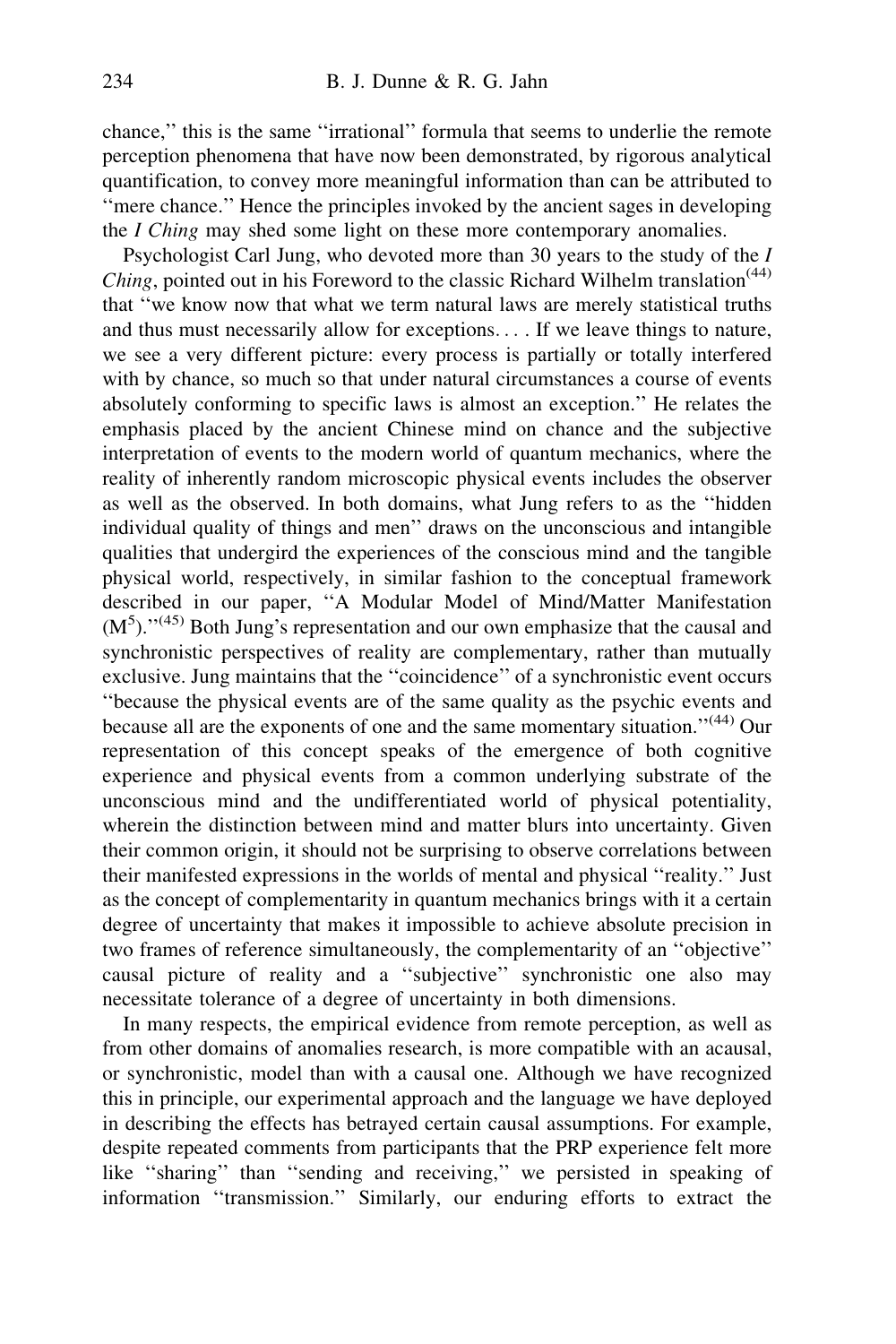''signal'' from the ''noise'' also reflected a more deterministic orientation. Yet, Jung's model, the ancient divinatory traditions, evolutionary theory, contemporary signal processing research, and human/machine anomalies all suggest that noise may be a requisite component of the process of signal generation, and that objective linear causality may not prevail under these circumstances.

If one defines ''noise'' in the remote perception context as the percipient's uncertainty, or lack of conscious knowledge, about the target, and ''signal'' as the content of valid information acquired in the process, these diverse analogies can be quite instructive. For example, the early experiments, wherein percipients were asked simply to generate an unfocused, free-response stream of consciousness, were in this sense more ''noisy'' than the later efforts, where percipients' imagery was guided by a more structured information ''grid'' or "filter" of descriptor queries. In those trials that were only encoded ex post facto, the participants had no knowledge of the information filter that would be imposed only well after the data were generated, and they seemed more easily able to access information about the targets. In the first generation of ab initio binary-encoded trials, when descriptor check-sheets were something of a novelty and percipients were still urged to generate their free-response descriptions before attempting descriptor encoding, the transcripts tended to be somewhat shorter, but most of them still comprised a free-association type of narrative. These trials also produced highly successful results, albeit of a somewhat smaller average effect size. By the time of the later *ab initio* experiments, however, when we had acquired greater confidence in the efficacy of the analytical judging approach, less importance was placed on the raw freeresponse data and this shift of emphasis was reflected in the abbreviated, even cursory, percipient responses. In retrospect, it is apparent from the content of these shorter transcripts that the percipients were anticipating the descriptor questions and inadvertently focusing their attention on those particular aspects of their experience. Although the intent of the quaternary, and then distributive, descriptor questions was to relieve the participants' sense of ''constraint,'' these more complex forms of questions appear to have had the opposite effect, forcing percipients to pay even more attention to the nuances of the information grid and thus filtering out any signal that was not perceived to be ''relevant.'' In this way, the background ''noise'' was reduced even further, and more structured cognitive processes, associated with achieving internal consistency in what had essentially become a forced-choice task, effectively restricted the flow of unconscious imagery.

It is also telling that, until recently, this trend had not even been perceived as a problem by the researchers. Typing 30 numbers into a computer was much easier than the task of evaluating lengthy verbal transcripts, and the ability to acquire a quantitative indication of the merit of an individual trial increasingly replaced the spontaneous excitement of finding apparent correspondences in the raw data. The shift in experimental perspective from predominantly subjective to almost totally analytical was so gradual that little consideration was given to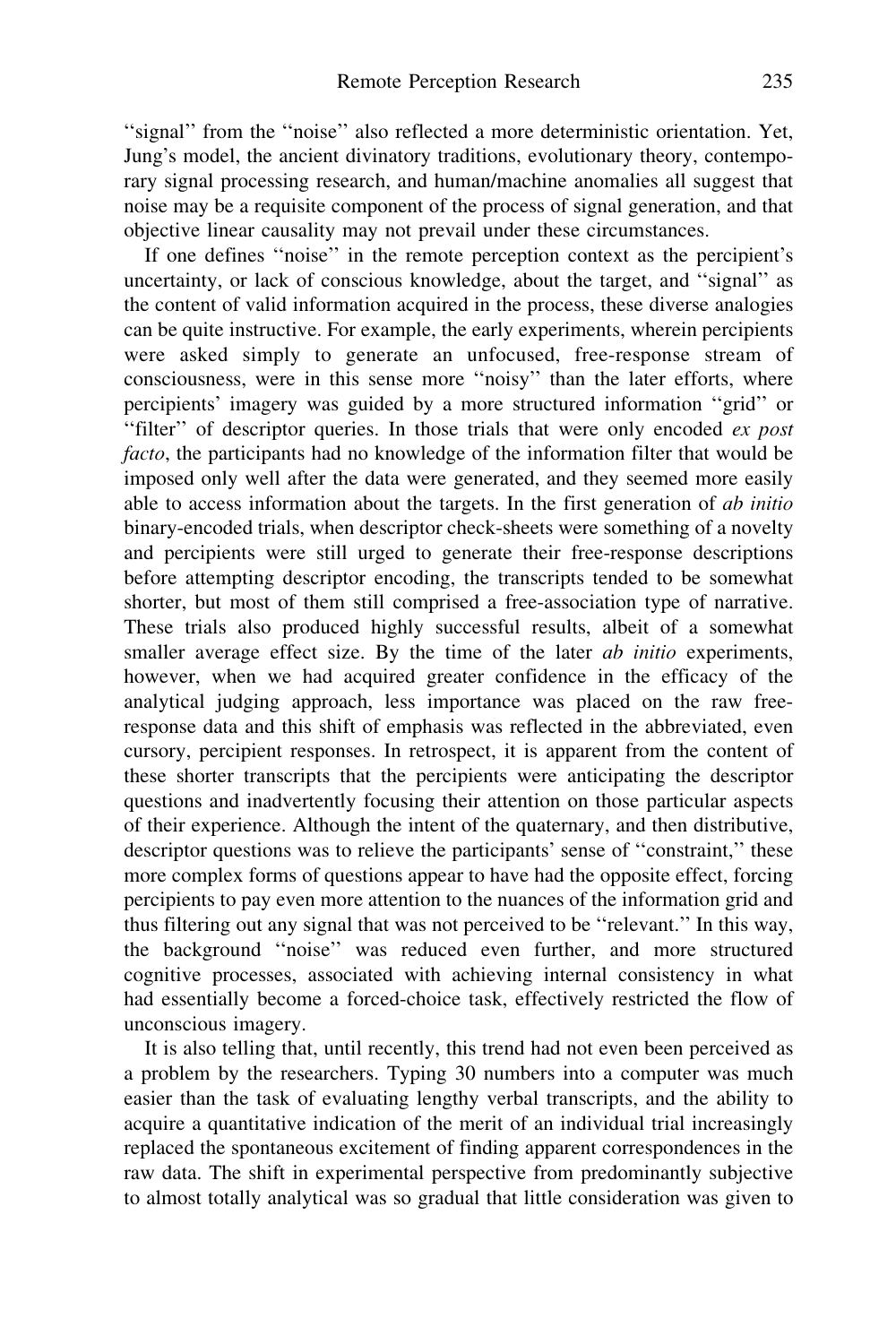the possible costs of such a transition. For example, combination of the data from the first and second phases of the *ab initio* experiments was justified solely on technical grounds, with no serious consideration given to the implications of a change from ranking the quality of a trial to measuring its specific information content, other than the relative efficiency and statistical power of the two approaches. The subsequent effort expended on refining the technical and analytical components of the program, rather than on trying to understand what the participants were really trying to tell us when they complained of feeling ''constrained'' by the descriptor questions, further exacerbated the overemphasis on quantitative precision that ultimately may have suffocated the subtle, but essential, subjective signal.

The larger effect size of the "instructed" vs. the "volitional" trials also supports the importance of retaining an adequate component of noise or uncertainty in the system. When percipients attempted to describe scenes chosen by a random process that precluded utilization of any prior knowledge about the agent's habits or personal preferences, their perceptions contained a larger component of anomalous information. In the volitional protocol, where one might imagine a certain a priori advantage, percipients' rational expectations may have imposed yet another kind of information filter that inhibited the subtle ''signal detection'' process. In other words, the strongest ''signals'' appear to have been generated under the "noisiest" conditions, *i.e.*, in the absence or minimization of any orderly or rational form of structural information. (It may be interesting to note in this regard that approximately 66% of the ab initio binary trials, 98% of the FIDO trials, and 77% of the distributive trials followed the volitional protocol, whereas 53% of the *ex post facto* trials were instructed.)

One might even speculate that the overall success of these experiments derives in considerable measure from the ''irrational'' nature of the remote perception task itself. When requested to describe a spatially and temporally remote scene without access to any known sensory channel, percipients are forced to abandon any rational strategy for fulfilling such an assignment. With cognitive functioning thus confounded by uncertainty, leaving the conscious mind less able to mask the subtle signal with rational associations, the unconscious mind of the percipient may better be able to access the ''hidden individual quality of things and men.''

Although a degree of uncertainty may indeed be necessary for the generation of remote perception effects, the complementary relationship between signal and noise we are proposing nevertheless requires retention of a comparable dimension of structure in the process. Recall, for example, that the early exploratory trials, where percipients did not know the identity of the agent or the time of target visitation, produced completely null results (Table 3). As in the  $I$ Ching or other divinatory arts, where it is essential that the querant pose a clearly defined question, the remote perception process also seems to require the percipient to establish some minimal ''boundary conditions'' when addressing the unknown target. If indeed such a process involves an excursion into the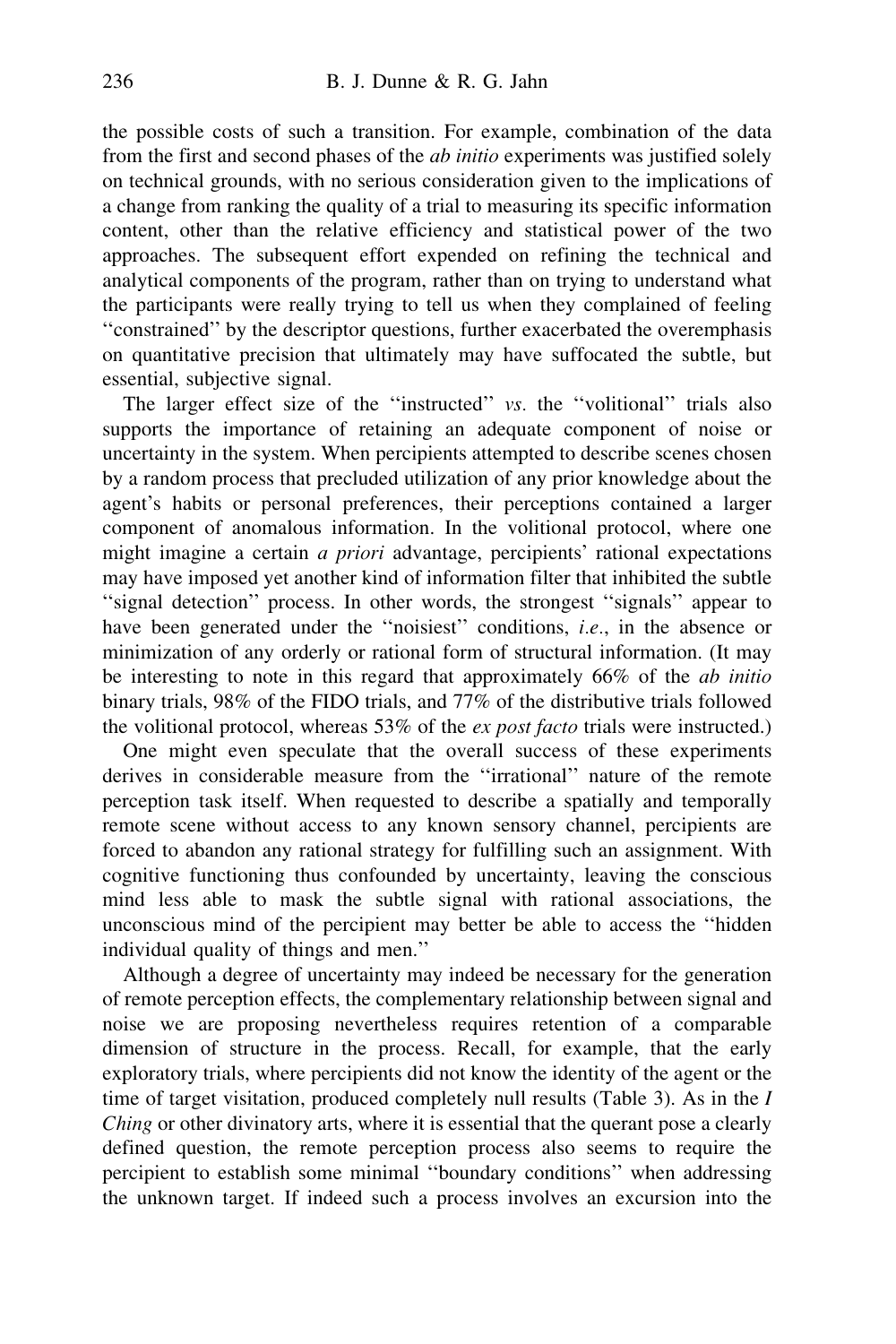unconscious realm of undifferentiated potential in order to acquire specific information, some corresponding specific question would appear to be a prerequisite. To complement this facilitative function, some form of quantitative assessment of the amount of anomalous information is indispensable if the study of remote perception is to qualify as a scientific enterprise.

To this end, we have proposed in several previous publications that a more astute balance between the analytical and the aesthetic dimensions of such phenomena needs to guide any future explorations of consciousness-related anomalies.<sup>(32,45–49)</sup> In the article entitled "Science of the Subjective,"<sup>(49)</sup> we observed how ''in the interplay of objective intellect and subjective spirit, we are dealing with the primordial conjugate perspectives whereby consciousness triangulates its experience.'' This complementary relationship has now been confirmed in the record of our remote perception research. That is, the subjective spirit of these experiences appear to be more effectively attained when unencumbered by analytical or cognitive overlays and its inherent uncertainties are both acknowledged and utilized. However, the equally important role of objective intellect must serve to enhance, rather than to inhibit, the process and our eventual understanding of it.

### Acknowledgments

The authors are indebted to a great many people, without whom the program described in this paper could not have been accomplished. In particular, we express our sincerest thanks to the 72 participants who gave so generously of their time to produce these data, and to our many friends and colleagues who assisted in various stages of judging, encoding, and re-encoding them. Special thanks are extended to our PEAR colleagues Roger Nelson and York Dobyns, who were instrumental in virtually every phase of the PRP program, including the development of protocols, descriptor questions, and analyses, and the interpretations of the data, and to Elissa Hoeger for her invaluable assistance in preparing the many tables and references contained herein.

This research has been an integral part of the PEAR program since 1979, during which time it has been supported by the generosity of many philanthropic individuals and organizations, including Mr. Laurance Rockefeller, Mr. Richard Adams, the Institut für Grenzgebiete der Psychologie und Psychohygiene, and other donors who prefer to remain anonymous.

# Appendix A

#### Local Descriptor Probabilities and Individual Performance

The scores presented in the summaries of Table 2 had been calculated using the local a priori probabilities associated with each subset, following the same procedure that had been deployed for all of the major analyses in the first phase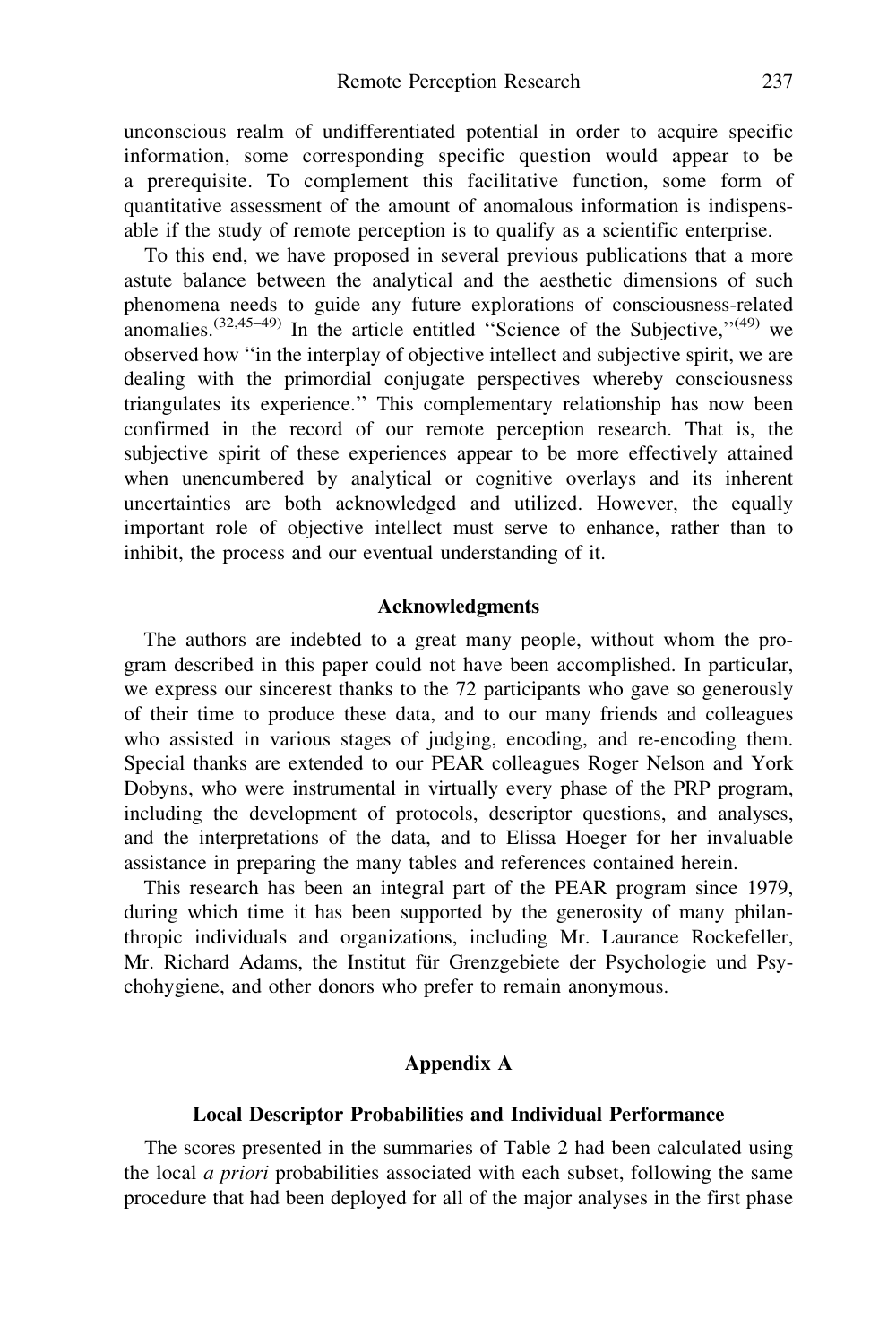of the analytical judging program.<sup>[25(Appx.C)]</sup> Those early explorations had established that when the local a priori probabilities were used to score a particular subset using a given scoring method, the empirical chance distributions resulting for different subsets appeared to be statistically indistinguishable. It thus had been concluded that a single empirical chance distribution, namely the one resulting from the largest assembly of formal data, could be used as a reliable reference standard for any subset, provided that the subset's trial scores were computed using its own local *a priori* probabilities.

Unfortunately, this uniformity of chance distributions is only approximately correct. A re-evaluation of this technique illustrated a mechanism whereby internal variations in the a priori probabilities among different subsets of the database could potentially produce artificially inflated, or deflated, scores in the matched-trial distributions relative to the off-diagonal population of mismatches. For example, a given percipient/agent pair might happen to share a similar encoding style, such as a tendency to respond affirmatively to ambiguous features, or particular preferences for certain descriptors, which could result in their trials having responses that were more closely correlated than those of the mismatched scores constituting the reference distribution. Similar biases also might arise from geographical or seasonal variations, or other possible causes.

Since the apparent indistinguishability of the chance distribution for a number of large data subsets cannot be guaranteed theoretically, it is necessary to verify empirically that the overall results are not in fact spuriously inflated by such biasing mechanisms. The possible influence of idiosyncratic individual patterns of a priori response probabilities in agent and percipient encoding styles was examined using the data produced by the 29 agent/percipient pairs who had contributed five or more trials to the composite database. (Collectively, these 29 pairs were responsible for 274 of the 336 formal trials.) The results of this test for local biasing are shown in Figure A, which displays an array of traces for these 274 trials, after the style of Figure 1. The individual plotted points are the cumulative z-scores achieved by each of the 29 agent/percipient pairs based on three distinct calculation methods. The ''non-local'' method calculates each trial score using the *a priori* probabilities for the full formal database and computes its z-score against the standard empirical chance distribution for the overall database. In other words, this trace is simply the composite z-score assigned to the subset of trials contributed by given agent/percipient pairs, extracted from the results of the overall database of 336 formal trials. In comparison, the ''local alpha'' score is derived by scoring each percipient/agent pair's contributions on the basis of its own internal a priori probabilities, but still referring these scores to the overall empirical chance distribution. The ''local distribution'' calculation removes all reference to global distributions, and along with it any possibility of local-biasing effects, by scoring each agent/percipient pair's data not only with its own local a priori probabilities, but against its own local mismatch distribution.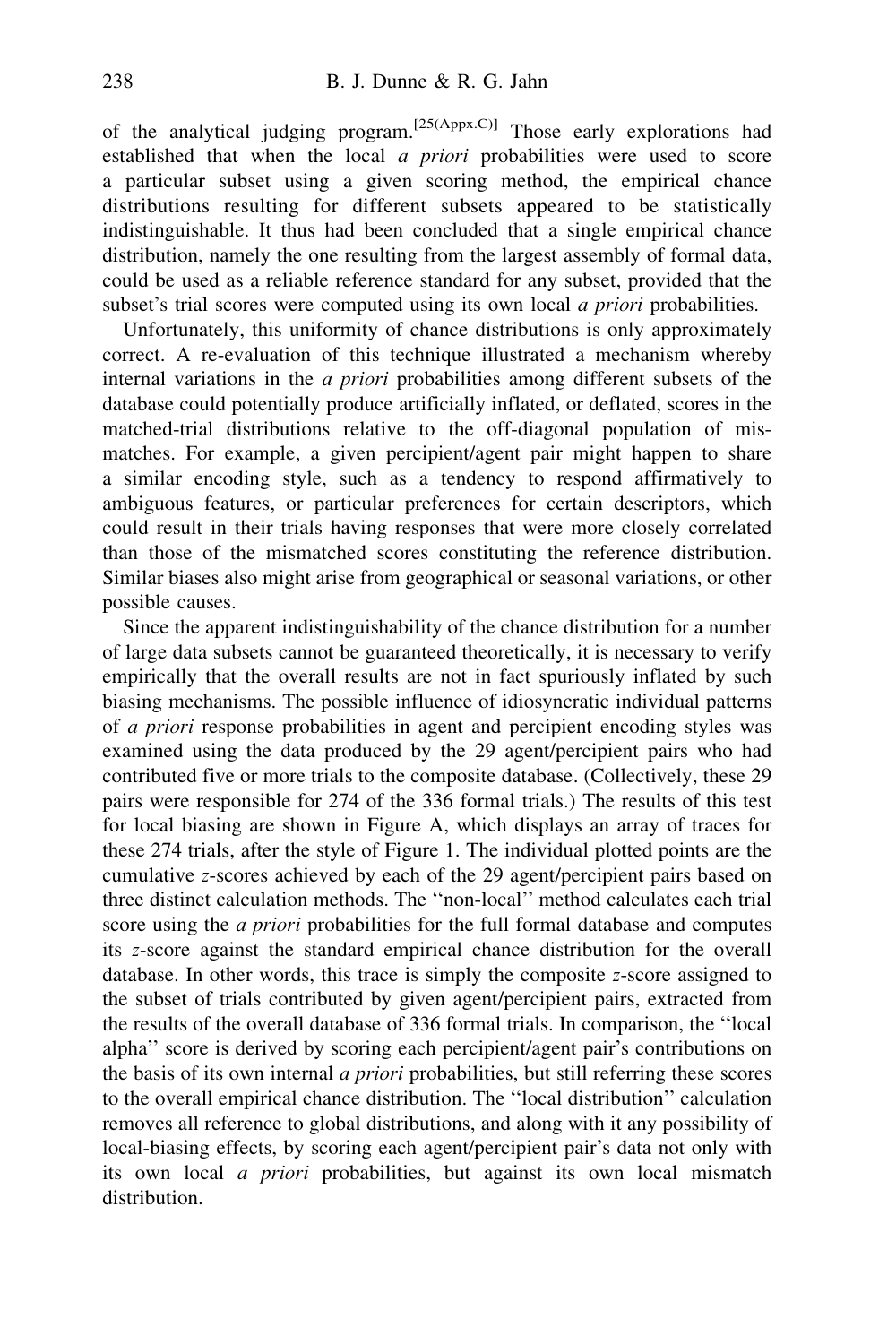

Fig. A. Cumulative z-score progress for three alternative scoring techniques.

With few exceptions, all of which are associated with very small datasets, the three scoring strategies produce a reassuring degree of agreement, especially in the composite yields. It is evident from Figure A that these three methods are not statistically distinguishable, and that any inflation or deflation of the overall effect due to local biasing is less than the inherent statistical uncertainty of the scoring procedure. It therefore may be concluded that, within the limits of the statistical resolution, encoding artifact is not a significant contributor to these experimental results.

The rank-ordered effect sizes obtained by each of the 28 percipients and 15 agents who contributed more than one trial to the database were also examined. Some 25% of the percipients, 40% of the agents, and 21% of the percipient/ agent pairs produced statistically significant overall results, whereas only 5% of each group would be expected to do so by chance. All but two percipients and two agents generated net positive effects, compared to the 50% chance expectation, and of these four individuals, three produced positive results when functioning in the alternate role. A separate data subset, consisting of only the first trials from each of the 38 percipients contributing to the formal database, was also calculated to examine the possibility that the composite yield might have been distorted by large databases produced by any given percipient. Despite the small size of this group of trials, the results display the same linear consistency as the full database, achieving a highly significant composite z-score of 3.890. Thus, it is also clear that the success of the overall results is not attributable to exceptional performance by only a few participants.<sup>25</sup>

#### References

- 1. Hartmann, F. (1973). Paracelsus: Life and Prophecies. Blauvelt, NY: Rudolf Steiner (p. 105).
- 2. Targ, R., & Puthoff, H. E. (1974). Information transmission under conditions of sensory shielding. Nature, 252, 602–607.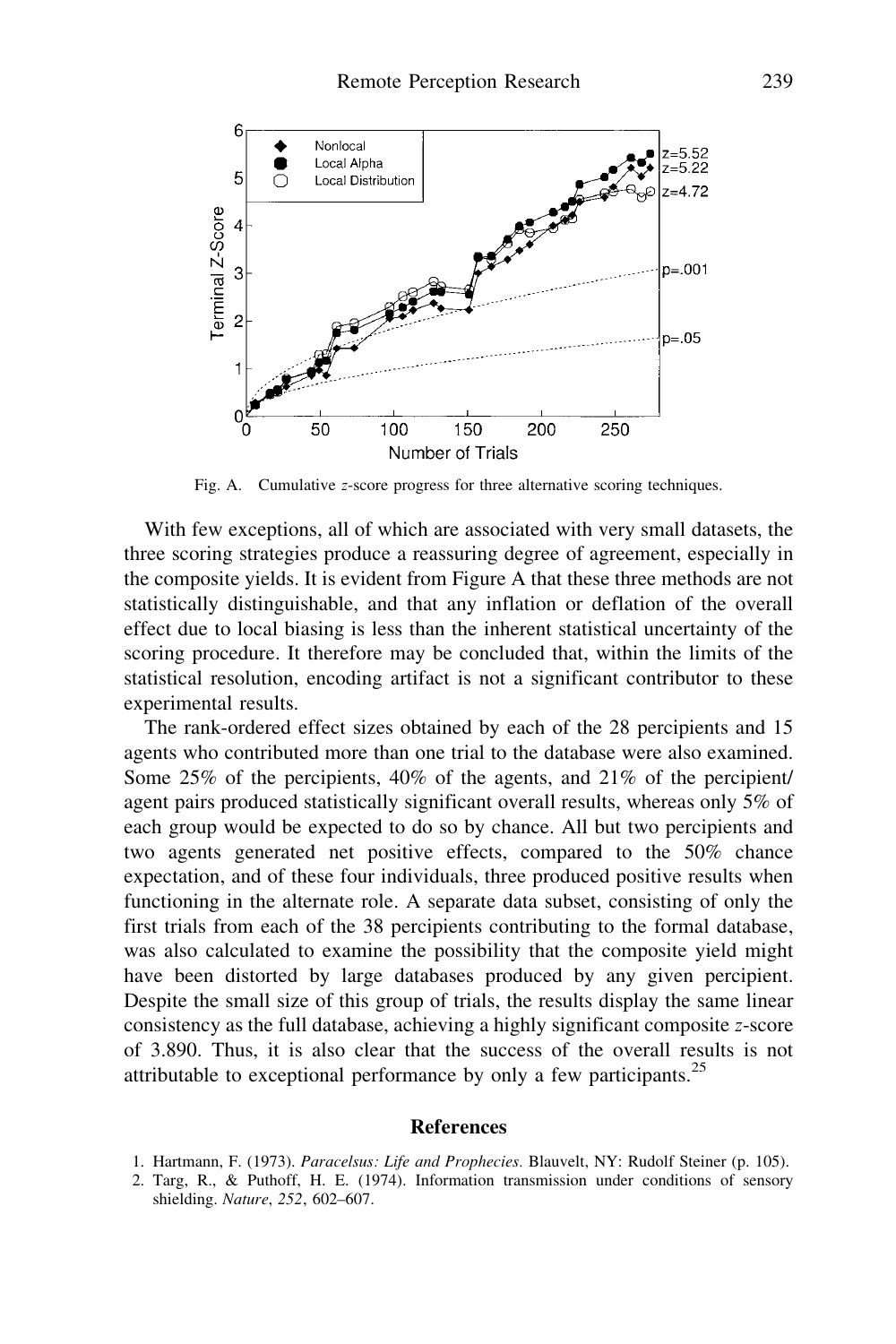- 3. Puthoff, H. E., & Targ, R. (1976). A perceptual channel for information transfer over kilometer distances: Historical perspective and recent research. Proceedings of the IEEE, 64, 329–354.
- 4. Allen, S., Green, P., Rucker, K., Cohen, R., Goolsby, C., & Morris, R. L. (1975). A remote viewing study using modified version of the SRI procedure. In Morris, J. D., Roll, W. G., & Morris, R. L. (Eds.), Research in Parapsychology. Metuchen, NJ: Scarecrow Press (pp. 46–48).
- 5. Hastings, A. C., & Hurt, D. B. (1976). A confirmatory remote viewing experiment in a group setting. Proceedings of the IEEE, 64, 1544-1545.
- 6. Rauscher, E. A., Weissmann, G., Sarfatti, J., & Sirag, S. P. (1976). Remote perception of natural scenes, shielding against ordinary perception. In Morris, J. D., Roll, W. G., & Morris, R. L. (Eds.), Research in Parapsychology. Metuchen, NJ: Scarecrow Press (pp. 41–45).
- 7. Vallee, J., Hastings, A. C., & Askevold, G. (1976). Remote viewing experiments through computer conferencing. Proceedings of the IEEE, 64, 1551–1552.
- 8. Whitson, T. W., Bogart, D. N., Palmer, J., & Tart, C. T. (1976). Preliminary experiments in group "remote viewing." Proceedings of the IEEE, 64, 1550-1551.
- 9. Puthoff, H. E., & Targ, R. (1977). Mind Reach. New York: Delacorte.
- 10. Chotas, H. (1978). Remote viewing in the Durham area. Journal of Parapsychology, 42, 61–62.
- 11. Tart, C. T., Puthoff, H. E., & Targ, R. (Eds.). (1979). Mind at Large: IEEE Symposia on the Nature of Extrasensory Perception. New York: Praeger Special Studies.
- 12. Karnes, E. W., Sussman, E. P., Klusman, P., & Turcotte, L. (1980). Failures to replicate remote viewing using psychic subjects. Zetetic Scholar, 6, 66-76.
- 13. Schlitz, M., & Gruber, E. (1980). Transcontinental remote viewing. Journal of Parapsychology, 44, 305–317.
- 14. Puthoff, H. E., Targ, R., & May, E. C. (1981). Experimental psi research: Implications for physics. In Jahn, R. G. (Ed.), The Role of Consciousness in the Physical World. Boulder, CO: Westview Press (pp. 37–86).
- 15. May, E. C., Utts, J. M., Humphrey, B. S., Luke, W. L. W., Frivoid, T. J., & Trask, V. V. (1990). Advances in remote-viewing analysis. Journal of Parapsychology, 54, 193-228.
- 16. Nelson, R. D., Dunne, B. J., Dobyns, Y. H., & Jahn, R. G. (1996). Precognitive remote perception: Replication of remote viewing. Journal of Scientific Exploration, 10, 109–110.
- 17. May, E. C. (1996). The American Institutes for Research review of the Department of Defense's STAR GATE program: A commentary. Journal of Scientific Exploration, 10, 89-108.
- 18. Puthoff, H. E. (1996). CIA-initiated remote viewing program at Stanford Research Institute. Journal of Scientific Exploration, 10, 63–76.
- 19. Targ, R. (1996). Remote viewing at Stanford Research Institute in the 1970s: A memoir. Journal of Scientific Exploration, 10, 77–88.
- 20. Bremseth, Commander L. R. (2001). Unconventional Human Intelligence Support: Transcendent and Asymmetric Warfare Implications of Remote Viewing. Graduate thesis, Marine Corps War College, Marine Corps University, Marine Corps Combat Development Command, Quantico, VA.
- 21. Puthoff, H. E. (2001). CIA-initiated remote viewing at Stanford Research Institute. The Intelligencer: Journal of U.S. Intelligence Studies, 12, 60–67.
- 22. Jahn, R. G., Dunne, B. J., & Jahn, E. G. (1980). Analytical judging procedure for remote perception experiments. Journal of Parapsychology, 44, 207-231.
- 23. Jahn, R. G., Dunne, B. J., Nelson, R. D., Jahn, E. G., Curtis, T. A., & Cook, I. A. (1982). Analytical judging procedure for remote perception experiments—II: Ternary coding and generalized descriptors. Technical Note PEAR 82002, Princeton Engineering Anomalies Research, School of Engineering/Applied Science, Princeton University, Princeton, NJ.
- 24. Dunne, B. J., Jahn, R. G., & Nelson, R. D. (1983). Precognitive remote perception. Technical Note PEAR 83003, Princeton Engineering Anomalies Research, School of Engineering/Applied Science, Princeton University, Princeton, NJ.
- 25. Dunne, B. J., Dobyns, Y. H., & Intner, S. M. (1989). Precognitive remote perception III: Complete binary data base with analytical refinements. Technical Note PEAR 89002, Princeton Engineering Anomalies Research, School of Engineering/Applied Science, Princeton University, Princeton, NJ.
- 26. Dunne, B. J., & Jahn, R. G. (2002). Information and uncertainty: 25 years of remote perception research. Technical Note PEAR 2002.01, Princeton Engineering Anomalies Research, School of Engineering/Applied Science, Princeton University, Princeton, NJ.
- 27. Dunne, B. J., & Bisaha, J. P. (1979). Precognitive remote viewing in the Chicago area: A replication of the Stanford experiment. Journal of Parapsychology, 43, 17–30.